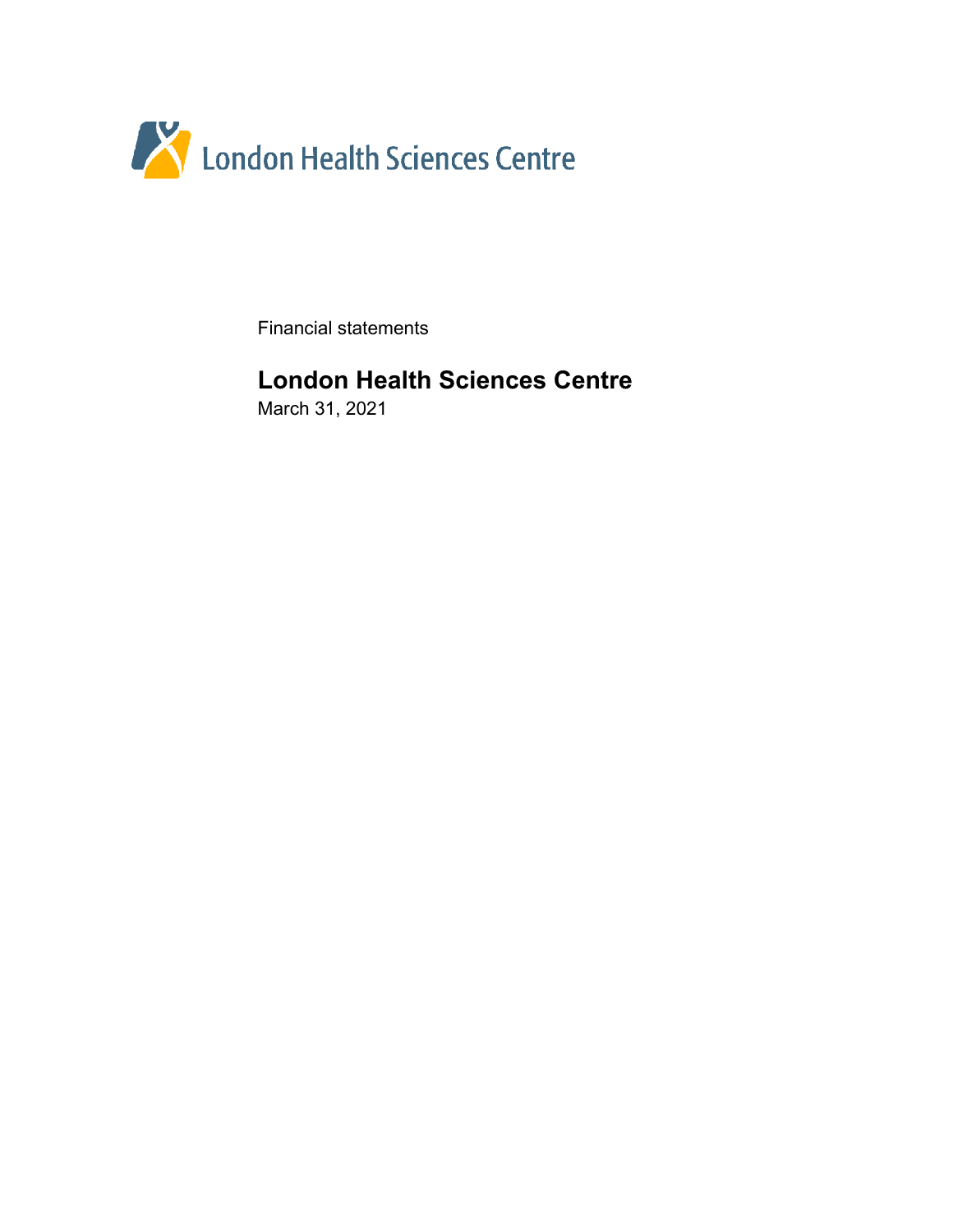# **Management's report**

The accompanying financial statements of **London Health Sciences Centre** [the "Centre"] have been prepared by Management, reviewed and recommended by the Finance and Audit Committee, and approved by the Board of Directors at their meeting on July 28, 2021.

The Board of Directors carries out its responsibility for the Centre's financial statements principally through its Finance and Audit Committee. The Finance and Audit Committee meets with Management and the internal and external auditors to review any significant accounting and auditing matters and discuss the results of audit examinations. The Finance and Audit Committee also reviews the financial statements and the auditor's report and submits its findings to the Board of Directors for its consideration in approving the financial statements.

The Centre maintains a system of internal accounting controls, which is continually reviewed and improved to provide assurance that financial information is relevant, reliable, and accurate, and that assets are appropriately accounted for and adequately safe-guarded.

The financial statements have been prepared in accordance with Canadian public sector accounting standards. Where alternative accounting methods exist, Management has chosen those it deems most appropriate in the circumstances.

Jackie Schleifer Taylor, PT, PhD, CHE (Original Signed) Interim President and CEO

Danny Tulip, (Original Signed) Interim Vice President, Finance and Chief Financial Officer

London, Canada July 28, 2021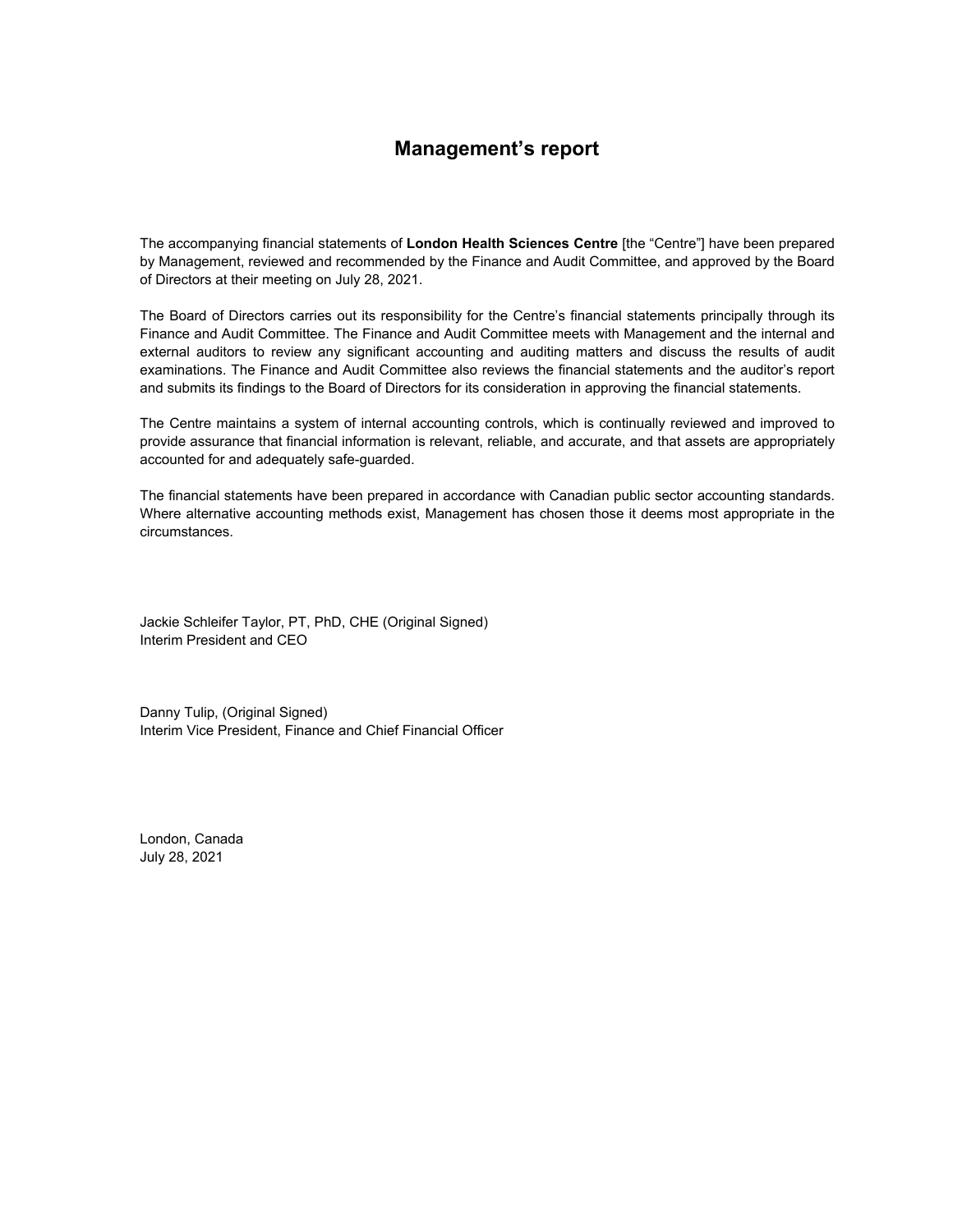# **Independent auditor's report**

To the Board of Directors of **London Health Sciences Centre**

#### **Opinion**

We have audited the financial statements of **London Health Sciences Centre** [the "Centre"], which comprise the statement of financial position as at March 31, 2021 and the statement of changes in unrestricted net assets, statement of operations, statement of remeasurement losses, and statement of cash flows for the year then ended, and notes to the financial statements, including a summary of significant accounting policies.

In our opinion, the accompanying financial statements present fairly, in all material respects, the financial position of the Centre as at March 31, 2021, and its results of operations and its cash flows for the year then ended in accordance with Canadian public sector accounting standards.

#### **Basis for opinion**

We conducted our audit in accordance with Canadian generally accepted auditing standards. Our responsibilities under those standards are further described in the *Auditor's responsibilities for the audit of the financial statements*  section of our report. We are independent of the Centre in accordance with the ethical requirements that are relevant to our audit of the financial statements in Canada, and we have fulfilled our ethical responsibilities in accordance with these requirements. We believe that the audit evidence we have obtained is sufficient and appropriate to provide a basis for our opinion.

#### **Responsibilities of management and those charged with governance for the financial statements**

Management is responsible for the preparation and fair presentation of the financial statements in accordance with Canadian public sector accounting standards, and for such internal control as management determines is necessary to enable the preparation of financial statements that are free from material misstatement, whether due to fraud or error.

In preparing the financial statements, management is responsible for assessing the Centre's ability to continue as a going concern, disclosing, as applicable, matters related to going concern and using the going concern basis of accounting unless management either intends to liquidate the Centre or to cease operations, or has no realistic alternative but to do so.

Those charged with governance are responsible for overseeing the Centre's financial reporting process.

#### **Auditor's responsibilities for the audit of the financial statements**

Our objectives are to obtain reasonable assurance about whether the financial statements as a whole are free from material misstatement, whether due to fraud or error, and to issue an auditor's report that includes our opinion. Reasonable assurance is a high level of assurance, but is not a guarantee that an audit conducted in accordance with Canadian generally accepted auditing standards will always detect a material misstatement when it exists. Misstatements can arise from fraud or error and are considered material if, individually or in the aggregate, they could reasonably be expected to influence the economic decisions of users taken on the basis of these financial statements.

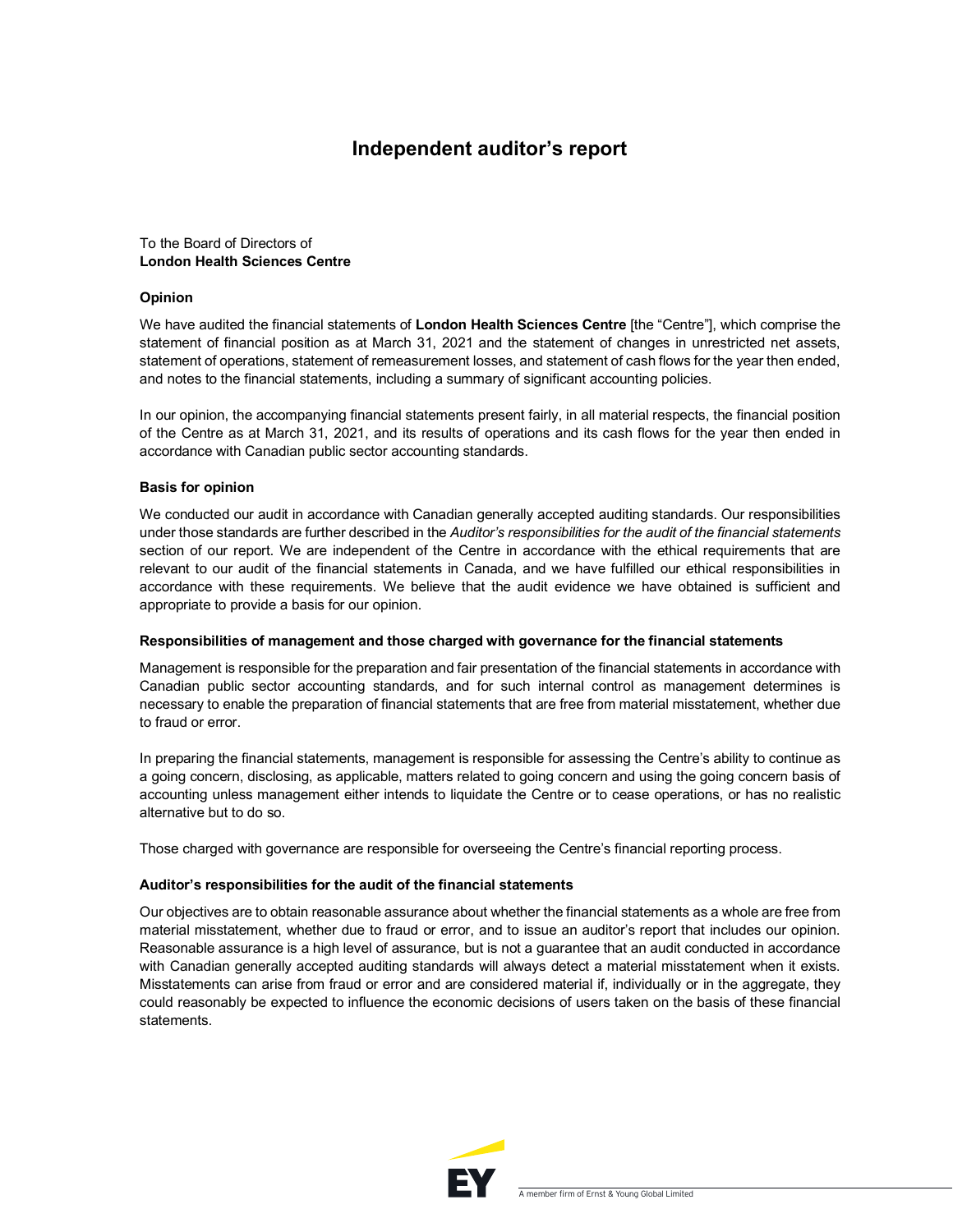As part of an audit in accordance with Canadian generally accepted auditing standards, we exercise professional judgment and maintain professional skepticism throughout the audit. We also:

- Identify and assess the risks of material misstatement of the financial statements, whether due to fraud or error, design and perform audit procedures responsive to those risks, and obtain audit evidence that is sufficient and appropriate to provide a basis for our opinion. The risk of not detecting a material misstatement resulting from fraud is higher than for one resulting from error, as fraud may involve collusion, forgery, intentional omissions, misrepresentations, or the override of internal control.
- Obtain an understanding of internal control relevant to the audit in order to design audit procedures that are appropriate in the circumstances, but not for the purpose of expressing an opinion on the effectiveness of the Centre's internal control.
- Evaluate the appropriateness of accounting policies used and the reasonableness of accounting estimates and related disclosures made by management.
- Conclude on the appropriateness of management's use of the going concern basis of accounting and, based on the audit evidence obtained, whether a material uncertainty exists related to events or conditions that may cast significant doubt on the Centre's ability to continue as a going concern. If we conclude that a material uncertainty exists, we are required to draw attention in our auditor's report to the related disclosures in the financial statements or, if such disclosures are inadequate, to modify our opinion. Our conclusions are based on the audit evidence obtained up to the date of our auditor's report. However, future events or conditions may cause the Centre to cease to continue as a going concern.
- Evaluate the overall presentation, structure, and content of the financial statements, including the disclosures, and whether the financial statements represent the underlying transactions and events in a manner that achieves fair presentation.

We communicate with those charged with governance regarding, among other matters, the planned scope and timing of the audit and significant audit findings, including any significant deficiencies in internal control that we identify during our audit.

#### **Report on other legal and regulatory requirements**

As required by the *Corporations Act* (Ontario), we report that, in our opinion, Canadian public sector accounting standards have been applied on a basis consistent with the preceding year.

London, Canada July 28, 2021

Ernst + Young LLP

**Chartered Professional Accountants** Licensed Public Accountants

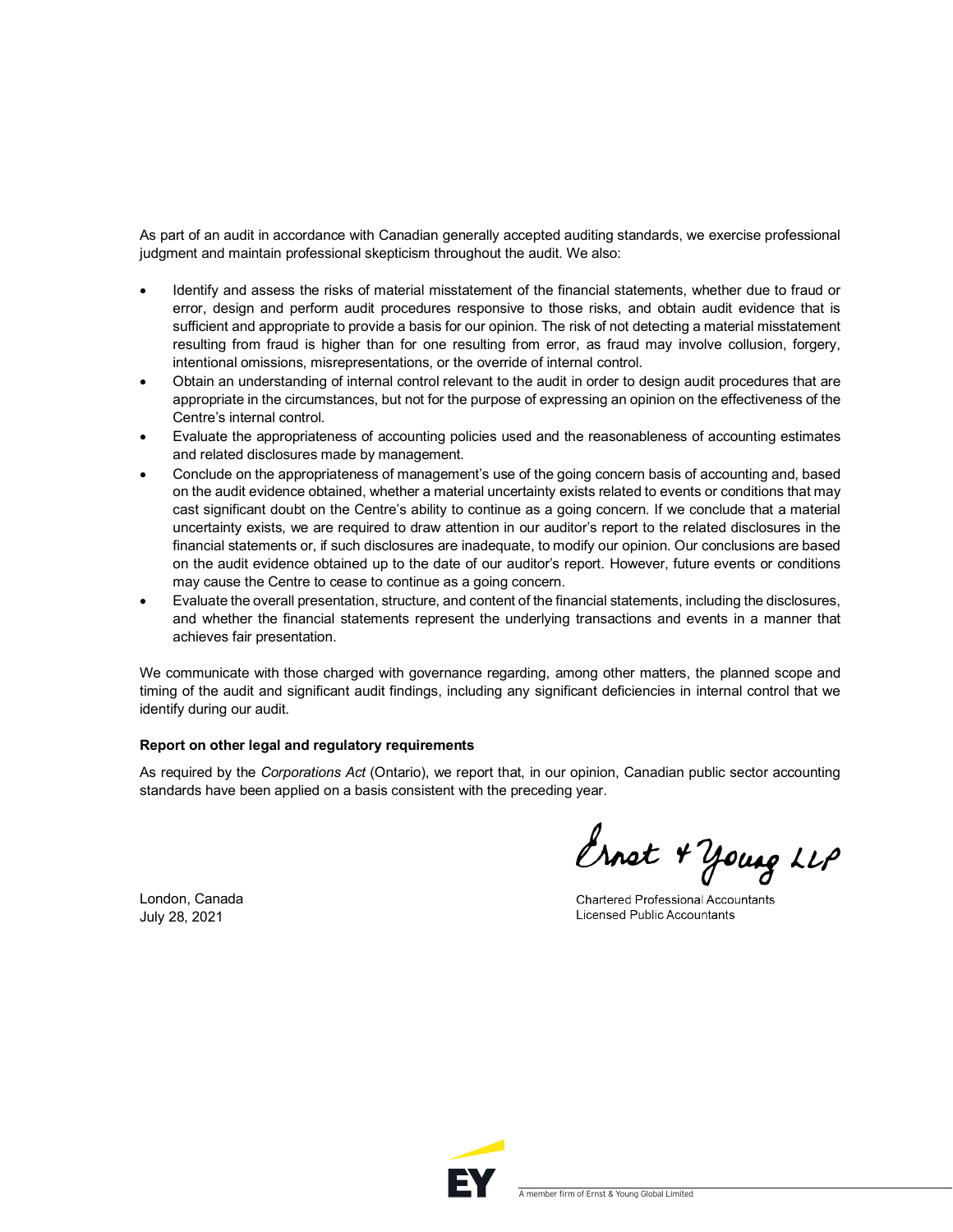

# **STATEMENT OF FINANCIAL POSITION**

As at March 31 *[in thousands of dollars]*

|                                                                     | 2021      | 2020      |
|---------------------------------------------------------------------|-----------|-----------|
|                                                                     | \$        | \$        |
|                                                                     |           |           |
| <b>ASSETS</b>                                                       |           |           |
| <b>Current</b>                                                      |           |           |
| Cash and cash equivalents                                           | 174,412   | 192,094   |
| Restricted cash and portfolio investments [notes 4 and 8]           | 8,682     | 9,263     |
| Accounts receivable - Ministry of Health ["MOH"], South West Local  |           |           |
| Health Integration Network ["SW-LHIN"], Cancer Care Ontario ["CCO"] |           |           |
| and Ontario Health ["OH"]                                           | 74,996    | 19,045    |
| Accounts receivable – patient and other [notes $8[c]$ and $16]$     | 51,482    | 48,177    |
| Due from related entities [note 15]                                 | 11,041    | 14,552    |
| Inventory                                                           | 12,158    | 13,323    |
| Prepaid expenses                                                    | 5,670     | 4,754     |
|                                                                     | 338,441   | 301,208   |
| Restricted cash and portfolio investments [note 4]                  | 2,812     | 3,376     |
| Investments in joint ventures [note 16]                             | 12,062    | 12,575    |
| Capital assets, net [note 5]                                        | 935,060   | 924,041   |
|                                                                     | 1,288,375 | 1,241,200 |
|                                                                     |           |           |
| <b>LIABILITIES AND NET ASSETS</b><br><b>Current</b>                 |           |           |
| Accounts payable and accrued charges [note 16]                      | 144,435   | 147,096   |
| Accounts payable - MOH, SW-LHIN, CCO and OH                         | 68,140    | 25,738    |
| Short-term liabilities [note 6]                                     | 8,300     |           |
| Current portion of long-term liabilities [note 7]                   | 5,561     | 4,916     |
| Current portion of employee future benefits [note 14]               | 1,918     | 1,705     |
| Current portion of capital lease obligations [note 9]               | 4,398     | 4,274     |
| Current portion of deferred contributions [note 11]                 | 13,796    | 12.108    |
|                                                                     | 246,548   | 195,837   |
| Long-term liabilities [note 7]                                      | 72,466    | 73,400    |
| Employee future benefits [note 14]                                  | 31,137    | 30,864    |
| Interest rate swaps [note 7]                                        | 10,563    | 20,502    |
| Capital lease obligations [note 9]                                  | 4,864     | 6,166     |
| Deferred contributions [note 11]                                    | 1,357     | 1,357     |
| Deferred capital contributions [note 10]                            | 631,215   | 633,692   |
|                                                                     | 998,150   | 961,818   |
| Commitments and contingencies [notes 13 and 16]                     |           |           |
|                                                                     |           |           |
| <b>NET ASSETS</b>                                                   |           |           |
| Unrestricted net assets                                             | 300,788   | 299,884   |
| Accumulated remeasurement losses                                    | (10, 563) | (20, 502) |
|                                                                     | 1,288,375 | 1,241,200 |

*See accompanying notes to financial statements*

On behalf of the Board of Directors: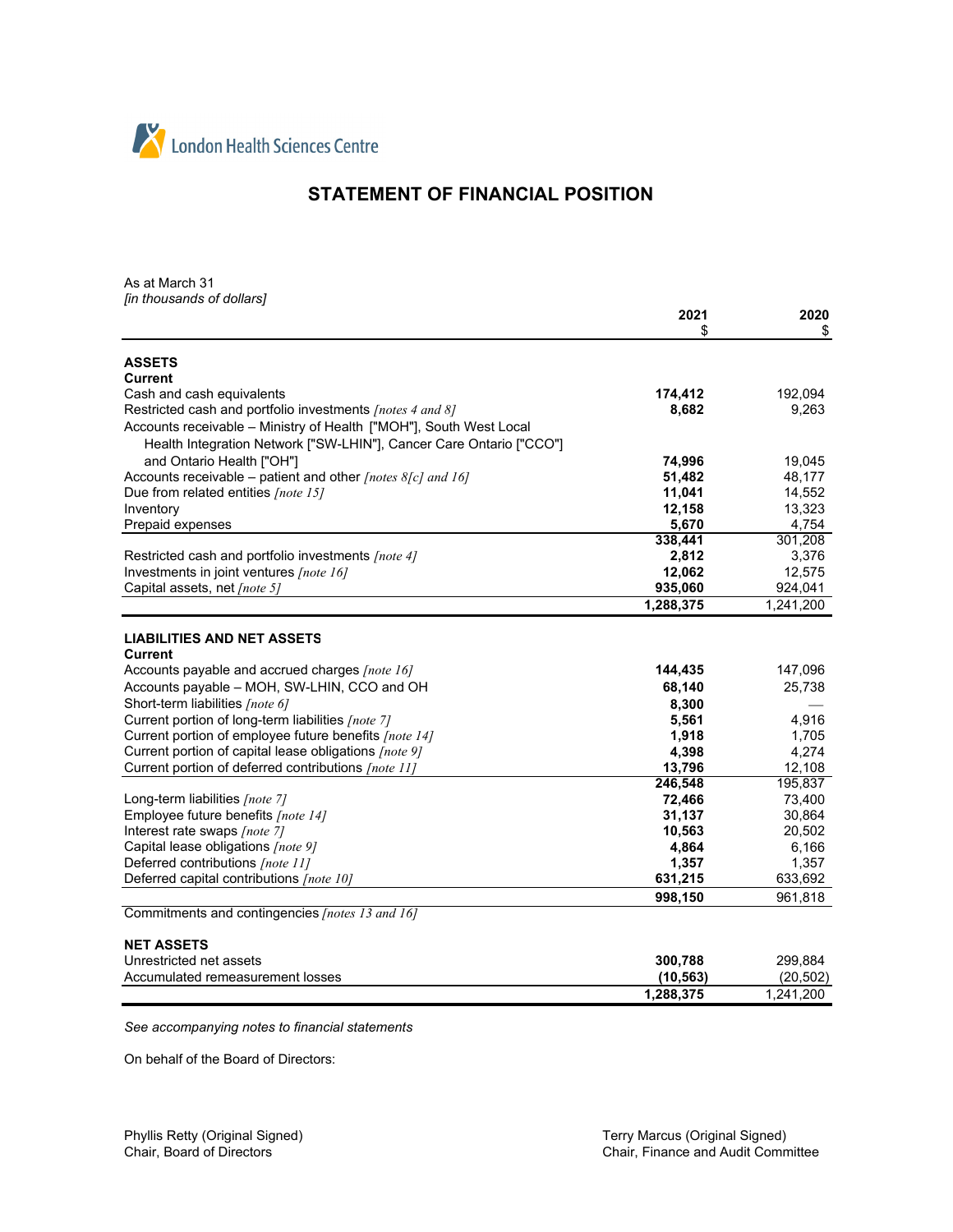

# **STATEMENT OF CHANGES IN UNRESTRICTED NET ASSETS**

Year ended March 31 *[in thousands of dollars]*

|                                            | 2021<br>S | 2020     |
|--------------------------------------------|-----------|----------|
|                                            |           |          |
| Unrestricted net assets, beginning of year | 299,884   | 311,481  |
| Surplus (deficit)                          | 904       | (11,597) |
| Unrestricted net assets, end of year       | 300,788   | 299,884  |

*See accompanying notes to financial statements*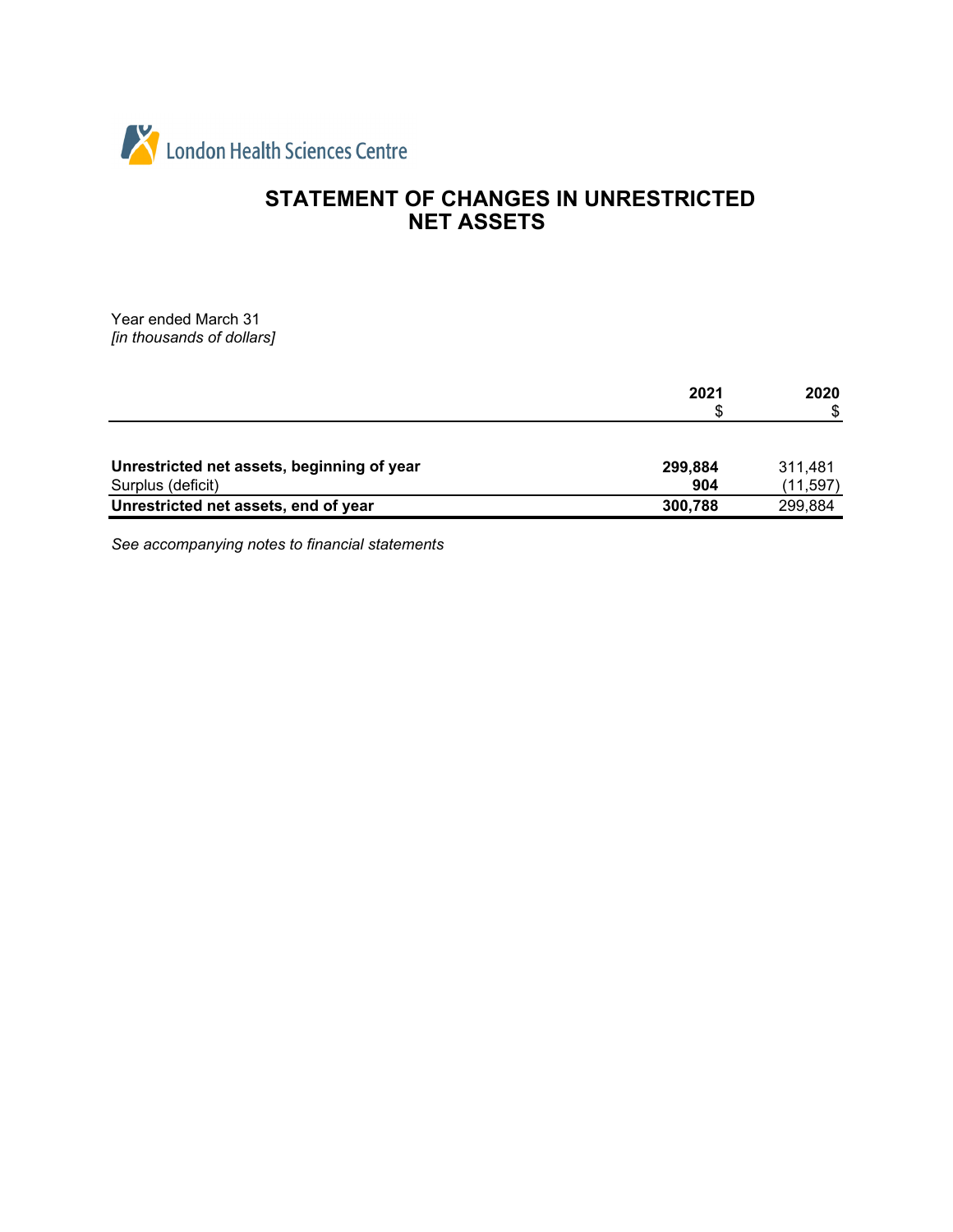

# **STATEMENT OF REMEASUREMENT GAINS AND LOSSES**

Year ended March 31 *[in thousands of dollars]*

|                                                                                       | 2021      | 2020      |
|---------------------------------------------------------------------------------------|-----------|-----------|
|                                                                                       | S         | \$        |
|                                                                                       |           |           |
| Accumulated remeasurement losses, beginning of year                                   | (20, 502) | (12,580)  |
| Unrealized gain (loss) on interest rate swaps [note 7]                                | 8,861     | (8, 540)  |
| Realized loss on interest rate swaps reclassified to statement of operations [note 7] | 1.078     | 618       |
| Accumulated remeasurement losses, end of year                                         | (10, 563) | (20, 502) |

*See accompanying notes to financial statements*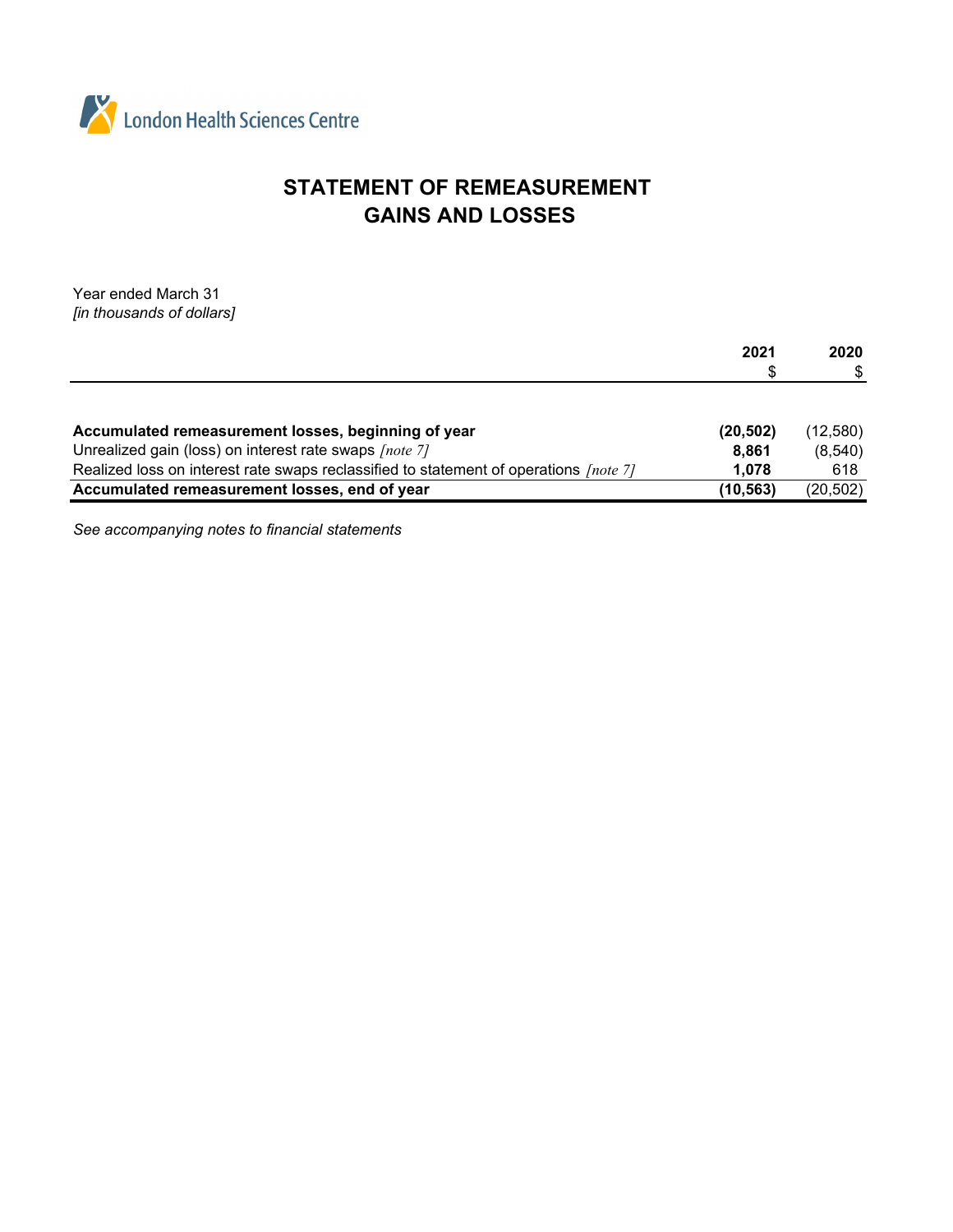

# **STATEMENT OF OPERATIONS**

Year ended March 31 *[in thousands of dollars]*

|                                                                 | 2021      | 2020      |
|-----------------------------------------------------------------|-----------|-----------|
|                                                                 | \$        | \$        |
| <b>REVENUE</b>                                                  |           |           |
| MOH, SW-LHIN, CCO and OH                                        | 1,183,052 | 1,051,279 |
| Non-patient                                                     | 91,087    | 128,433   |
| Patient                                                         | 61,950    | 65,458    |
| Preferred accommodation                                         | 6,427     | 9,526     |
| Amortization of deferred capital contributions <i>[note 10]</i> | 27,825    | 27,126    |
| Interest                                                        | 1,672     | 3,649     |
|                                                                 | 1,372,013 | 1,285,471 |
| <b>EXPENSES</b>                                                 |           |           |
| Salaries and wages                                              | 728,853   | 675,011   |
| Employee benefits [note 14]                                     | 138,553   | 137,202   |
| Supplies and other                                              | 185,792   | 173,848   |
| Medical and surgical supplies                                   | 97,373    | 98,184    |
| Drugs                                                           | 149,683   | 142,599   |
| Amortization of capital assets                                  | 61,726    | 60,064    |
| Interest and other <i>[note 7]</i>                              | 7,627     | 8,331     |
|                                                                 | 1,369,607 | 1,295,239 |
| Surplus (deficit) before undernoted item                        | 2,406     | (9,768)   |
| Loss on investments in joint ventures <i>[note 16]</i>          | (1,502)   | (1,829)   |
| Surplus (deficit)                                               | 904       | (11, 597) |

*See accompanying notes to financial statements*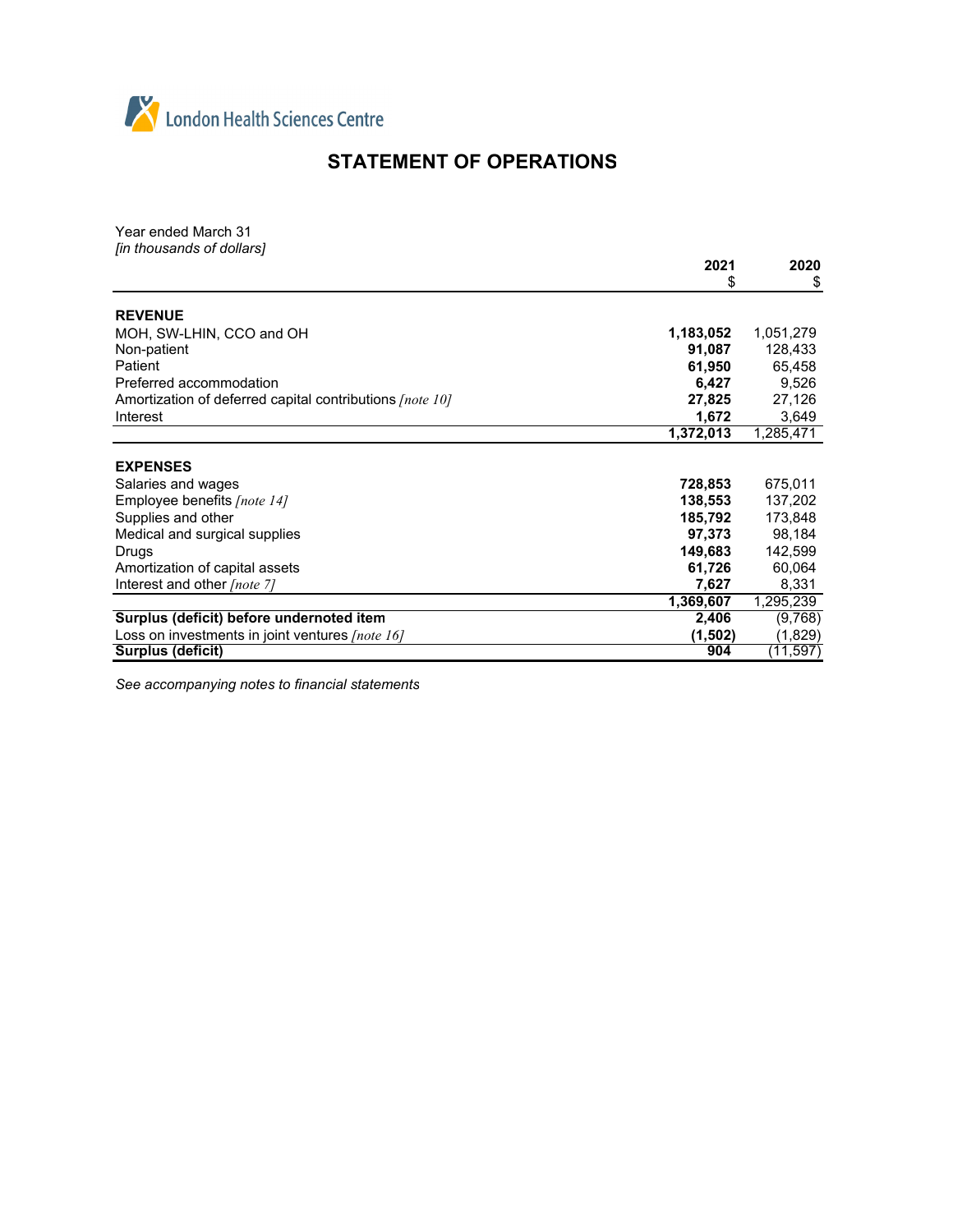

# **STATEMENT OF CASH FLOWS**

Year ended March 31 *[in thousands of dollars]*

|                                                                                    | 2021      | 2020      |
|------------------------------------------------------------------------------------|-----------|-----------|
|                                                                                    | \$        | \$        |
| <b>CASH PROVIDED BY (USED IN):</b>                                                 |           |           |
| <b>OPERATING ACTIVITIES</b>                                                        |           |           |
| Surplus (deficit)                                                                  | 904       | (11, 597) |
| Add (deduct) non-cash items:                                                       |           |           |
| Amortization of capital assets                                                     | 61,726    | 60.064    |
| Amortization of deferred capital contributions                                     | (27, 825) | (27, 126) |
| Increase (decrease) in deferred contributions related to future operating expenses | 1,688     | (727)     |
| Decrease in deferred capital contributions reallocated                             | (2,054)   | (1,219)   |
| Gain (loss) on disposal of equipment                                               | 29        | (961)     |
| Increase in employee future benefits                                               | 486       | 713       |
| Decrease (increase) in due from related entities                                   | 3,511     | (5,076)   |
|                                                                                    | 38,465    | 14,071    |
| Net change in non-cash working capital items [note 12]                             | (19, 266) | 22,024    |
| Cash provided by operating activities                                              | 19,199    | 36,095    |
| <b>FINANCING ACTIVITIES</b>                                                        |           |           |
| Contributions received related to capital assets                                   | 27,327    | 16,858    |
| Increase in short-term liabilities                                                 | 8,300     |           |
| Decrease in other long-term liabilities                                            | (294)     | (190)     |
| Increase in long-term debt                                                         | 4,900     |           |
| Repayment of long-term debt                                                        | (4,895)   | (4, 498)  |
| Payment of capital lease obligations                                               | (4,609)   | (4, 189)  |
| Cash provided by financing activities                                              | 30,729    | 7,981     |
| <b>INVESTING ACTIVITIES</b>                                                        |           |           |
| Decrease in restricted cash and portfolio investments, net                         | 1,145     | 5,702     |
| Decrease in investments in joint ventures                                          | 513       | 796       |
| Cash provided by investing activities                                              | 1,658     | 6,498     |
| <b>CAPITAL ACTIVITIES</b>                                                          |           |           |
| Proceeds on sale of capital assets                                                 |           | 988       |
| Purchase of capital assets                                                         | (69, 268) | (52, 533) |
| Cash used in capital activities                                                    | (69, 268) | (51, 545) |
| Net decrease in cash and cash equivalents during the year                          | (17,682)  | (971)     |
| Cash and cash equivalents, beginning of year                                       | 192,094   | 193,065   |
| Cash and cash equivalents, end of year                                             | 174,412   | 192,094   |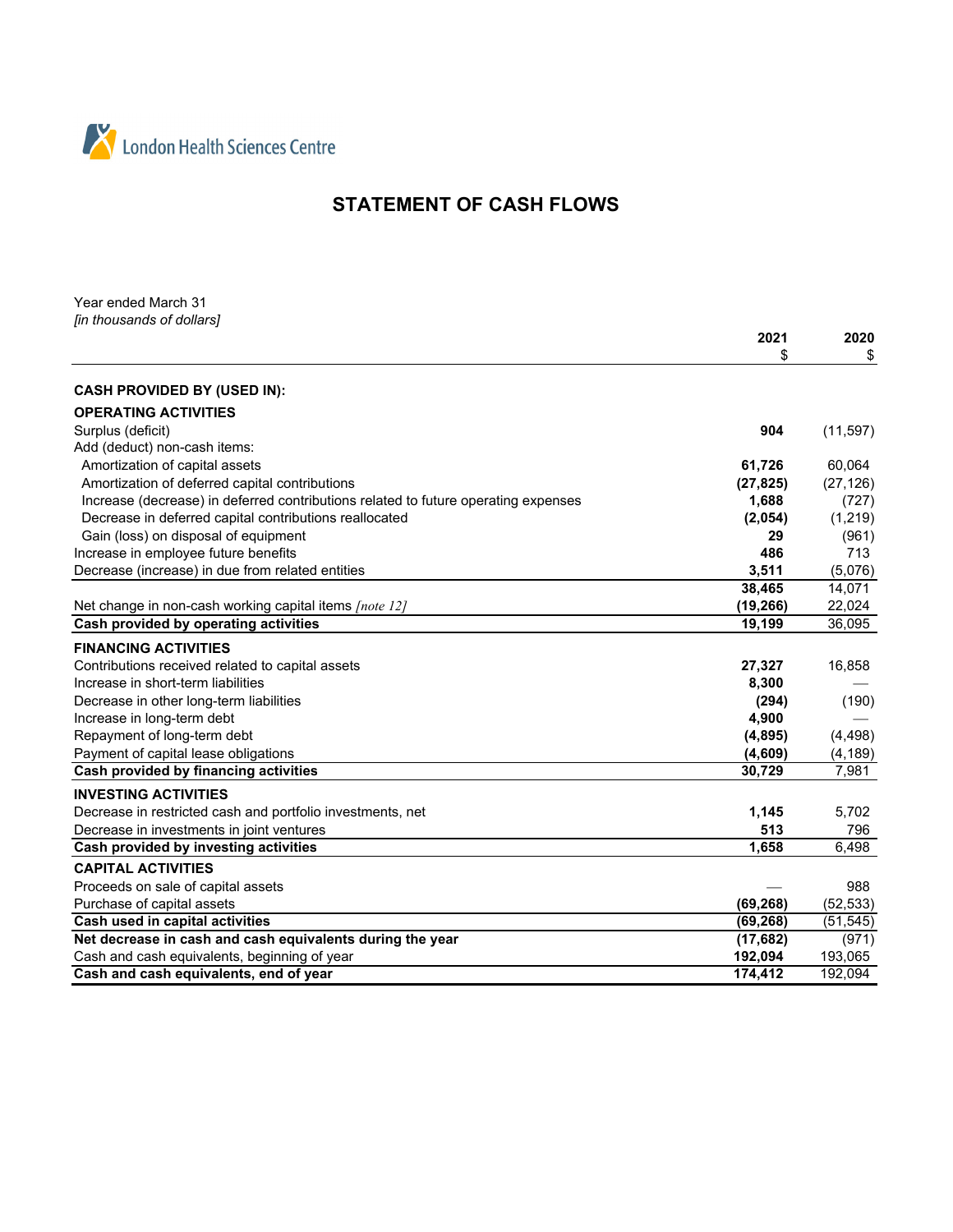# **Notes to financial statements**

[in thousands of dollars]

March 31, 2021

#### **1. Purpose of the organization**

London Health Sciences Centre [the "Centre"] was incorporated without share capital under the *Corporations Act*  (Ontario). The Centre is a registered charity under the *Income Tax Act* (Canada) and, as such, is exempt from income taxes. The Centre is dedicated to excellence in patient care, teaching and research and is one of Canada's largest acute-care teaching hospitals.

The Centre receives the majority of its operating funding from the Province of Ontario in accordance with budget policies established by the Ontario Ministry of Health ["MOH"], the South West Local Health Integration Network ["SW-LHIN"] and Cancer Care Ontario ["CCO"]. Capital redevelopment expenditures are primarily funded by the MOH and philanthropic contributions. In the prior year, Ontario Health ["OH"] was established as a new Agency under the MOH, and includes CCO and elements of the SW-LHIN.

The Centre operates under a Hospital Service Accountability Agreement ["H-SAA"] and a Multi-Sector Service Accountability Agreement ["M-SAA"] with the SW-LHIN. These agreements set out the rights and obligations of the two parties in respect of funding provided to the Centre. The H-SAA and M-SAA set out the funding provided to the Centre together with performance standards and obligations that establish acceptable results for the Centre's performance. The Centre retains any excess or deficiency of revenue over expenses during the year in accordance with the H-SAA.

#### **2. Summary of significant accounting policies**

The financial statements have been prepared in accordance with the *CPA Canada Public Sector* ["PS"] *Accounting Handbook*, which sets out Canadian generally accepted accounting principles for government not-for-profit organizations ["GNPOs"] in Canada. The Centre has chosen to use the standards specified for GNPOs set out in PS 4200 to PS 4270. The significant accounting policies are summarized as follows:

#### **[a] Revenue recognition**

The Centre follows the deferral method of accounting for contributions. Unrestricted contributions are recognized as revenue when received or receivable if the amount to be received can be estimated and collection is reasonably assured. Externally restricted contributions are initially deferred when recorded in the accounts and recognized as revenue in the period in which the related expenses are incurred.

Contributions externally restricted for capital assets are initially recorded as deferred capital contributions and are amortized to operations on the same basis as the related asset is depreciated.

Revenue from patient services, non-patient services and preferred accommodation is recognized when the services have been provided or when the goods have been sold.

Investment income (loss) is recognized as revenue when earned, except to the extent it relates to deferred contributions and amounts held for others, in which case it is added to the deferred contributions and amounts held for other balances, respectively. Investment income (loss) consists of interest, dividends, and realized gains and losses, net of related fees. Unrealized gains and losses are recorded in the statement of remeasurement gains and losses.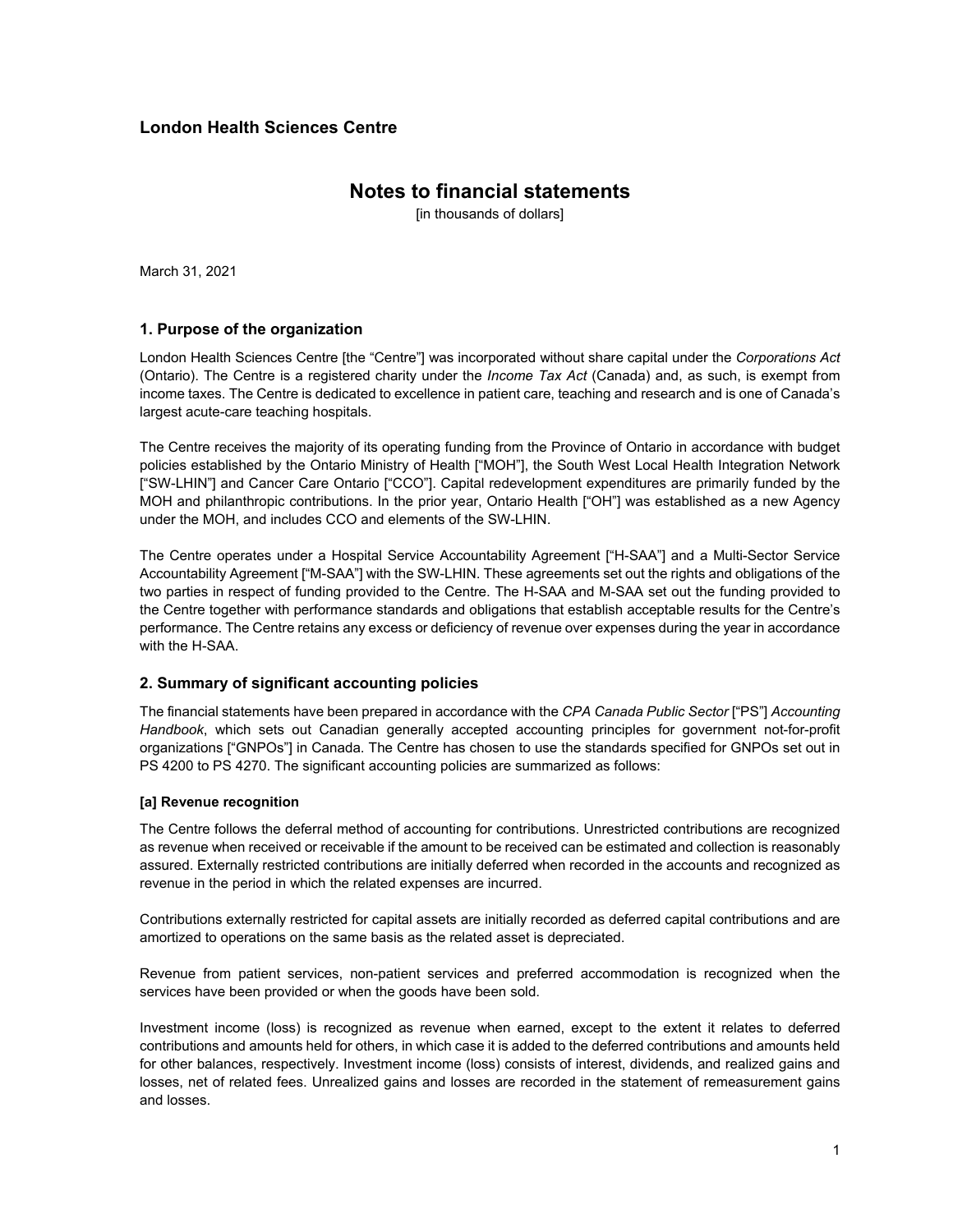# **Notes to financial statements**

[in thousands of dollars]

March 31, 2021

#### **[b] Inventory**

Inventory is valued at the lower of cost and net realizable value, which is considered to be current replacement cost on a first-in, first-out basis. Reviews for obsolete, damaged and expired items are done on a regular basis, and any items that are found to be obsolete, damaged or expired are written off when such determination is made.

#### **[c] Cash, restricted cash and cash equivalents**

Cash, restricted cash and cash equivalents consist of cash on deposit and guaranteed investment certificates.

#### **[d] Investments**

The Centre has interests in economic activities where there is shared ownership of these activities by the venturers. The accounts of these joint venture activities are included in the accompanying financial statements following the modified equity method. The modified equity method is a basis of accounting for the Centre's business partnerships, whereby the equity method of accounting is only modified to the extent the venturer's accounting policies are not adjusted to conform with those of the Centre.

When the Centre has significant influence or control of a not-for-profit organization, it is disclosed in the notes to the financial statements.

#### **[e] Capital assets**

Capital assets are recorded at original cost. Amortization of cost and any corresponding deferred contribution is calculated on a straight-line basis over the estimated useful life of the asset. The amortization periods are as follows:

| Land improvements                        | 5-20 years     |
|------------------------------------------|----------------|
| Buildings and building service equipment | 5-50 years     |
| Parking lot pavement                     | 8 years        |
| Equipment and furniture                  | $5 - 20$ years |
| Computer equipment and software          | 3-5 years      |

Donated capital assets are recorded at fair market value at the date of contribution. Construction and projects in progress include construction and development costs and capitalized interest.

No amortization is recorded until construction is substantially complete and the assets are ready for productive use.

External labour and incremental internally reassigned personnel costs associated with specific projects are included in their cost, and are capitalized and amortized over the life of the project.

When a capital asset no longer has any long-term service potential to the Centre, the excess of its net carrying amount over any residual value is recognized as an expense in the statement of operations.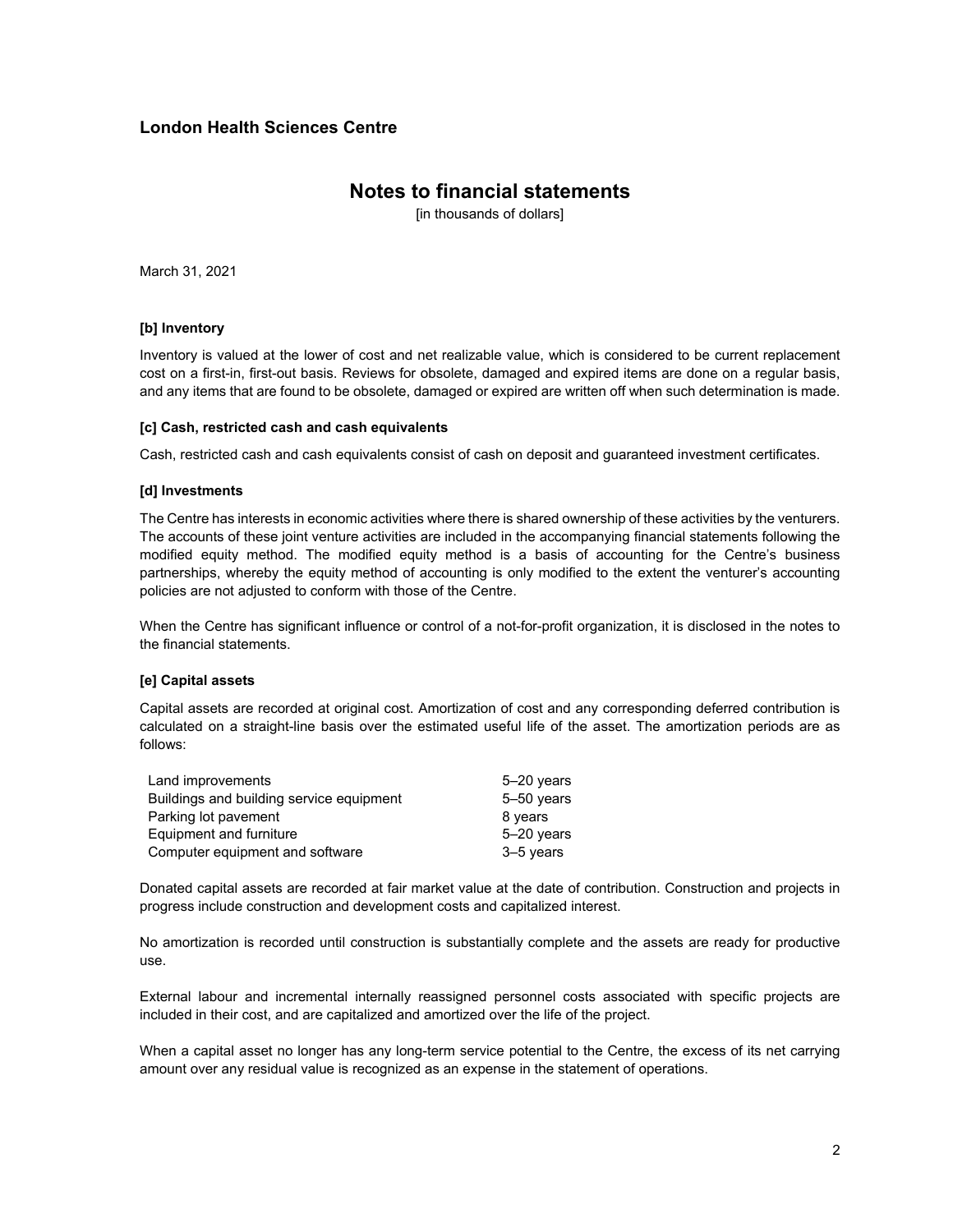# **Notes to financial statements**

[in thousands of dollars]

March 31, 2021

#### **[f] Capital leases**

A lease contract is accounted for as a capital lease if the Centre intends to obtain legal title to the asset at the end of the lease term, the lease term covers a significant portion of the asset's useful life, or the Centre has determined that the vendor will recover the investment cost of the asset as well as earn a return on that investment. The capital cost of the leased asset is amortized on a straight-line basis over the useful life of the asset.

#### **[g] Use of estimates**

The preparation of the Centre's financial statements requires management to make estimates and assumptions that affect the reported amounts of assets and liabilities and the disclosure of contingent assets and liabilities at the date of the financial statements and the reported amounts of revenue and expenses during the reporting period. The most significant estimation processes relate to employee future benefits and revenue recognized from the MOH, SW-LHIN, CCO and OH. Estimates and underlying assumptions are reviewed on an ongoing basis. Revisions to accounting estimates are recognized in the year in which the estimates are revised and in any future periods affected, such as funding adjustments from the MOH, SW-LHIN, CCO and OH. Although some variability is inherent in these estimates, management believes that the amounts recorded are appropriate. Actual results could differ from those estimates.

The Centre's results and operations have been and will continue to be impacted by the outbreak of COVID-19. The COVID-19 pandemic gives rise to heightened uncertainty as it relates to accounting estimates and increases the need to apply judgement in evaluating the economic and market environment and its impact on significant estimates. There is a higher degree of uncertainty related to revenue recognition including the treatment of government reimbursement for hospital-incurred incremental expenses and lost revenue. The duration and impact of the COVID-19 outbreak remains unknown at this time, as does the ongoing efficacy of the government and central bank monetary and fiscal interventions designed to stabilize economic conditions and slow the spread of the disease. As a result, it is not possible to reliably estimate the length and severity of these developments nor the impact on the financial position and financial results of the Centre in future years.

#### **[h] Employee future benefits**

#### [i] Multi-employer pension plan

Defined contribution accounting is applied for the Healthcare of Ontario Pension Plan ["HOOPP"], a multi-employer plan, whereby contributions are expensed on an accrual basis, as the Centre has insufficient information to apply defined benefit plan accounting.

[ii] Other employee future benefits

The Centre accrues its obligations for other employee future benefits. The cost of other employee future benefits earned by employees is actuarially determined using the projected benefit method pro-rated on service using management's best estimates of salary escalation, retirement ages of employees and expected health care costs. The discount rate used to determine the accrued benefit obligation was determined by reference to the Centre's cost of borrowing. Differences arising from past service costs are expensed in the period of plan amendment.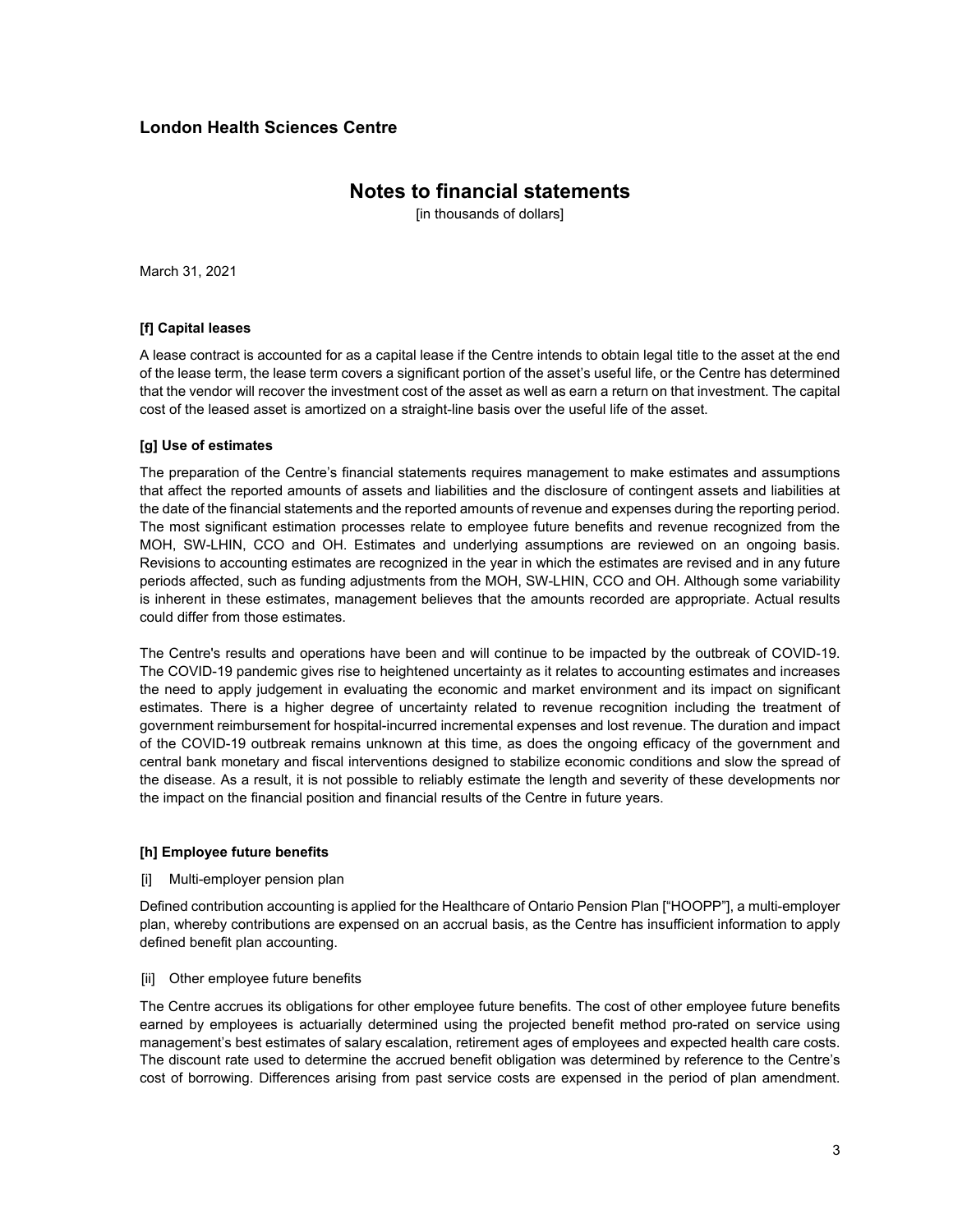# **Notes to financial statements**

[in thousands of dollars]

March 31, 2021

Actuarial gains and losses are amortized on a straight-line basis in the statement of operations over the expected average remaining service life of employees, which ranges from 4.8 to 15.4 years.

#### **[i] Financial instruments**

Financial instruments are classified in one of the following categories: [i] fair value; [ii] cost or [iii] amortized cost. The Centre determines the classification of its financial instruments at initial recognition. The financial instruments are measured as follows:

- [i] Portfolio investments are measured at fair value, with changes in fair value recognized in the statement of remeasurement gains and losses.
- [ii] Accounts receivable, due from related entities, accounts payable and accrued charges and long-term debt are measured at amortized cost, net of any provision for impairment.
- [iii] Derivatives are measured at fair value on the statement of financial position, with changes in value recognized in the statement of remeasurement gains and losses. The Centre does not engage in derivative trading or speculative activities.

Transaction costs related to financial assets and financial liabilities measured at fair value are expensed to interest and other expenses, net as incurred.

The fair value of a financial instrument is the amount of consideration that would be agreed upon in an arm'slength transaction between knowledgeable, willing parties who are under no compulsion to act. The fair value of a financial instrument on initial recognition is the transaction price at the trade date, which is the fair value of the consideration given or received. Subsequent to initial recognition, the fair values of financial instruments that are quoted in active markets are based on bid prices for financial assets held and offer prices for financial liabilities. When independent prices are not available, fair values are determined by using valuation techniques that refer to observable market data. These include comparisons with similar instruments where market observable prices exist, discounted cash flow analysis, option pricing models and other valuation techniques commonly used by market participants.

A change in the fair value of a financial instrument in the fair value category is recognized in the statement of remeasurement gains and losses as a remeasurement gain or loss until the financial instrument is derecognized. In the reporting period that a financial instrument in the fair value category is derecognized, the accumulated remeasurement gain or loss associated with the derecognized item is reversed and reclassified to the statement of operations.

At each financial statement date, the Centre assesses financial assets or groups of financial assets to determine whether there is any objective evidence of impairment. When there has been a loss in value of a portfolio investment that is other than a temporary decline, the investment is written down to recognize the loss. A loss in value of a portfolio investment that is other than a temporary decline occurs when the actual value of the investment to the Centre becomes lower than its cost or amortized cost, adjusted for any write-downs recorded in previous reporting periods, and the impairment is expected to remain for a prolonged period. The write-down is included in the statement of operations. A write-down of a portfolio investment to reflect a loss in value is not to be reversed if there is a subsequent increase in value.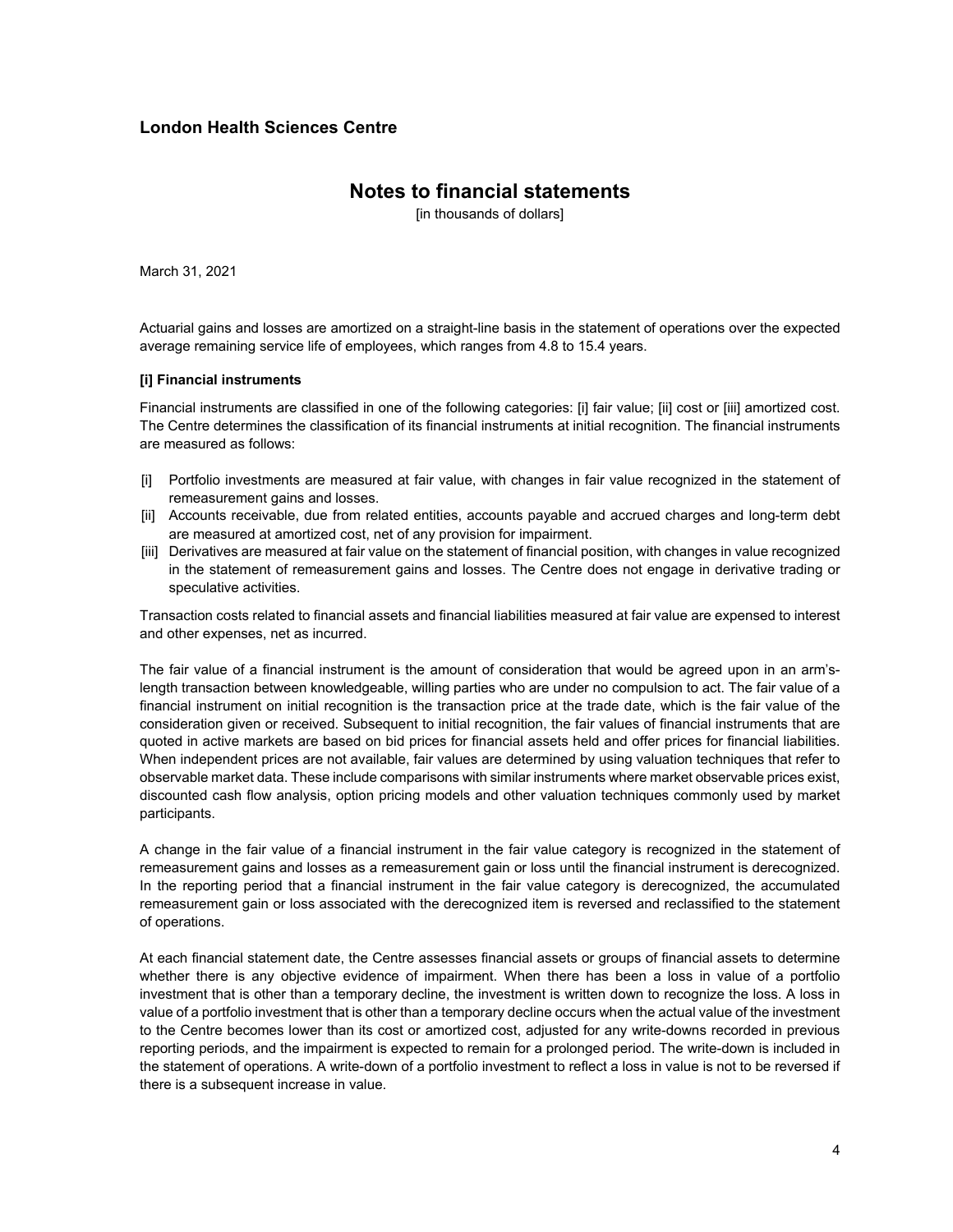# **Notes to financial statements**

[in thousands of dollars]

March 31, 2021

#### **[j] Contributed services and materials**

Volunteers contribute a significant amount of time each year. Due to the difficulty of determining the fair value, these contributed services are not recognized or disclosed in the financial statements and related financial statement notes. Contributed materials are also not recognized in the financial statements.

#### **[k] Going Concern**

Management has assessed its ability to continue as a going concern and is satisfied that the Centre has the resources to continue its operations for the foreseeable future. Management considered the impact of COVID-19 on the Centre's ability to continue as a going concern. Although COVID-19 has had an impact on the Centre's operations, and the operations of its related entities, the Centre has sufficient liquidity to maintain current operations, including the operational demands relating to the Centre's continued COVID-19 response.

#### **3. Funds held in trust**

The Centre holds funds in trust for certain associated entities, which the Centre has received under the direction of multi-party agreements. The funds are not available for the use or benefit of the Centre and are disbursed according to the terms of the various agreements. Funds held in trust are not included in the Centre's statement of financial position. Funds held in trust are summarized in the following table:

|                                                           | 2021<br>S | 2020<br>\$ |
|-----------------------------------------------------------|-----------|------------|
| Academic Medical Organization of Southwestern Ontario [a] | 7.222     | 6,003      |
| SWO DI/Regional Information Management Projects [b]       | 177       | 176        |
| cSWO [c]                                                  |           | 1,852      |
|                                                           | 7.399     | 8.031      |

- [a] The Centre holds funds in trust for the Academic Medical Organization of Southwestern Ontario, an unincorporated association with which the Centre has a service level agreement.
- [b] The Centre also holds funds in trust related to the Southwestern Ontario Diagnostic Imaging Project ["SWO DI"] and for other Regional Information Management Projects. These funds were entirely contributed by Canada Health Infoway and the MOH. Subject to approval by the Diagnostic Imaging Steering Committee, the Centre may be reimbursed from the funds held in trust for SWO DI for expenses incurred.
- [c] The Centre held funds in trust related to the Connecting Southwestern Ontario ["cSWO"] Project. These funds were entirely contributed by eHealth Ontario. eHealth Ontario is now part of OH. Certain of the funds held in trust for cSWO were remitted to the Centre as reimbursement for expenses incurred. The cSWO project was wound up during the year.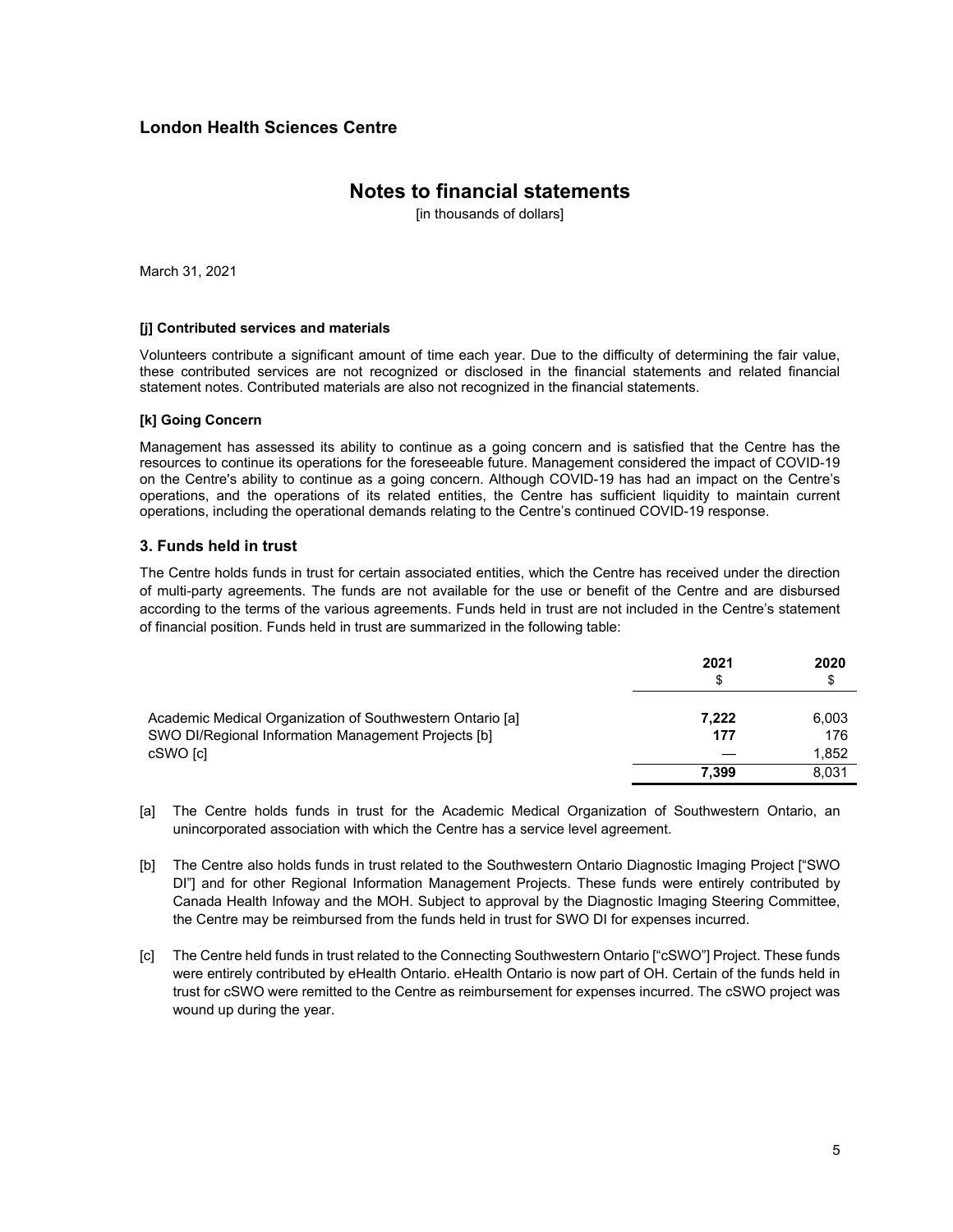# **Notes to financial statements**

[in thousands of dollars]

March 31, 2021

### **4. Restricted cash and portfolio investments**

|                                                                   | 2021   | 2020   |
|-------------------------------------------------------------------|--------|--------|
|                                                                   | \$     | \$     |
| <b>Externally restricted</b>                                      |        |        |
| Short-term restricted portfolio investments – fixed income        | 4,291  | 4,192  |
| Internally restricted                                             |        |        |
| Long-term restricted cash                                         | 432    | 429    |
| Short-term restricted portfolio investments - fixed income        | 4.391  | 5,071  |
| Long-term restricted portfolio investments – fixed income         | 2,380  | 2,947  |
|                                                                   | 11.494 | 12,639 |
| Less current portion of restricted cash and portfolio investments | 8,682  | 9,263  |
| Total long-term restricted cash and portfolio investments         | 2.812  | 3.376  |

Internally restricted funds are funds to be spent on specific internal initiatives as approved by the Board of Directors. Externally restricted funds include MOH funds received for large building and demolition projects and funds received from other external parties for specific purposes. All restricted funds are maintained in restricted accounts until they are spent. The funds are recorded on the statement of financial position as either short-term or long-term based on when the funds are anticipated to be spent. Fixed income portfolio investments consist of guaranteed investment certificates *[note 8[b]]*.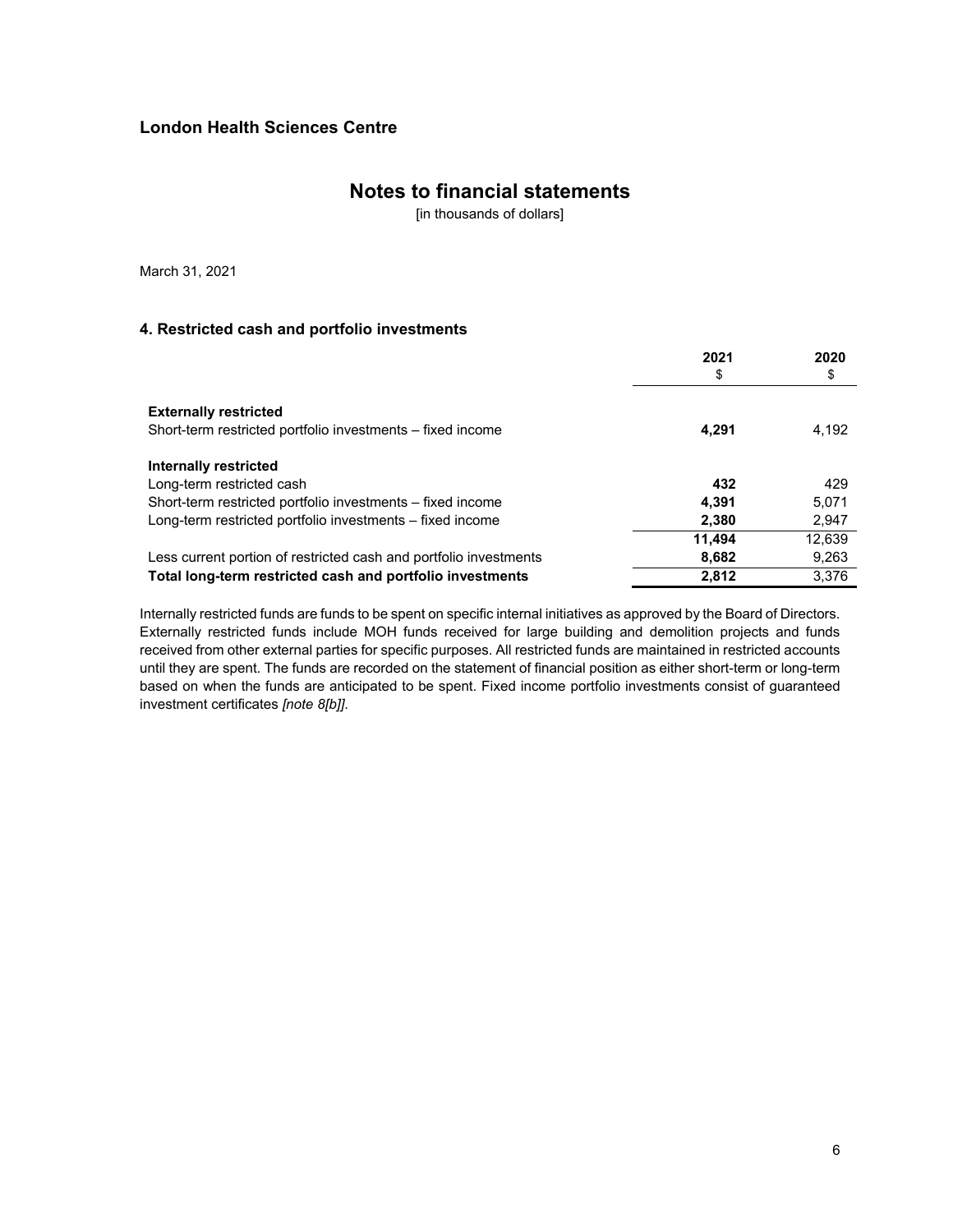# **Notes to financial statements**

[in thousands of dollars]

March 31, 2021

### **5. Capital assets**

|                                 | 2021      |                    | 2020      |                    |
|---------------------------------|-----------|--------------------|-----------|--------------------|
|                                 |           | <b>Accumulated</b> |           | <b>Accumulated</b> |
|                                 | Cost      | amortization       | Cost      | amortization       |
|                                 | \$        | \$                 | \$        | \$                 |
| Land                            | 3,997     |                    | 3,997     |                    |
| Construction and projects in    |           |                    |           |                    |
| progress                        | 37,282    |                    | 10.512    |                    |
| Buildings, building service     |           |                    |           |                    |
| equipment and land improvements | 1,084,730 | 357,894            | 1,074,027 | 333,412            |
| Parking lot pavement            | 4.205     | 2,714              | 4.187     | 2,364              |
| Equipment and furniture [a]     | 627,653   | 462,199            | 595,006   | 427,912            |
|                                 | 1,757,867 | 822,807            | 1,687,729 | 763,688            |
| Less accumulated amortization   | 822,807   |                    | 763,688   |                    |
| Net book value                  | 935,060   |                    | 924,041   |                    |
|                                 |           |                    |           |                    |

[a] During the year, the Centre recorded \$75 [2020 – \$720] in contributed assets and the related deferred capital contributions.

The above capital assets include assets under capital lease of \$18,502 [2020 – \$18,501] at cost with accumulated amortization of \$9,241 [2020 ‒ \$8,350].

### **6. Credit facilities**

The credit facilities as at March 31, 2021, established with the Centre's bankers, consist of a credit line of \$75,000 [2020 – \$45,000] to be used for general operating purposes and to bridge capital expenditures. This facility bears interest at the Bankers' Acceptance rate plus 0.45%. No amount was drawn on this facility as at March 31, 2021 or March 31, 2020.

The Centre has an additional credit facility to bridge future capital expenditures. This is a non-revolving term facility of \$31,200 and bears interest at prime less 0.75%. Borrowings under this facility are repayable at the earlier of a) September 30, 2021 and b) the receipt by the Centre of the proceeds of the credit facility in note 7[f]. As at March 31, 2021, \$8,300 was drawn on this facility.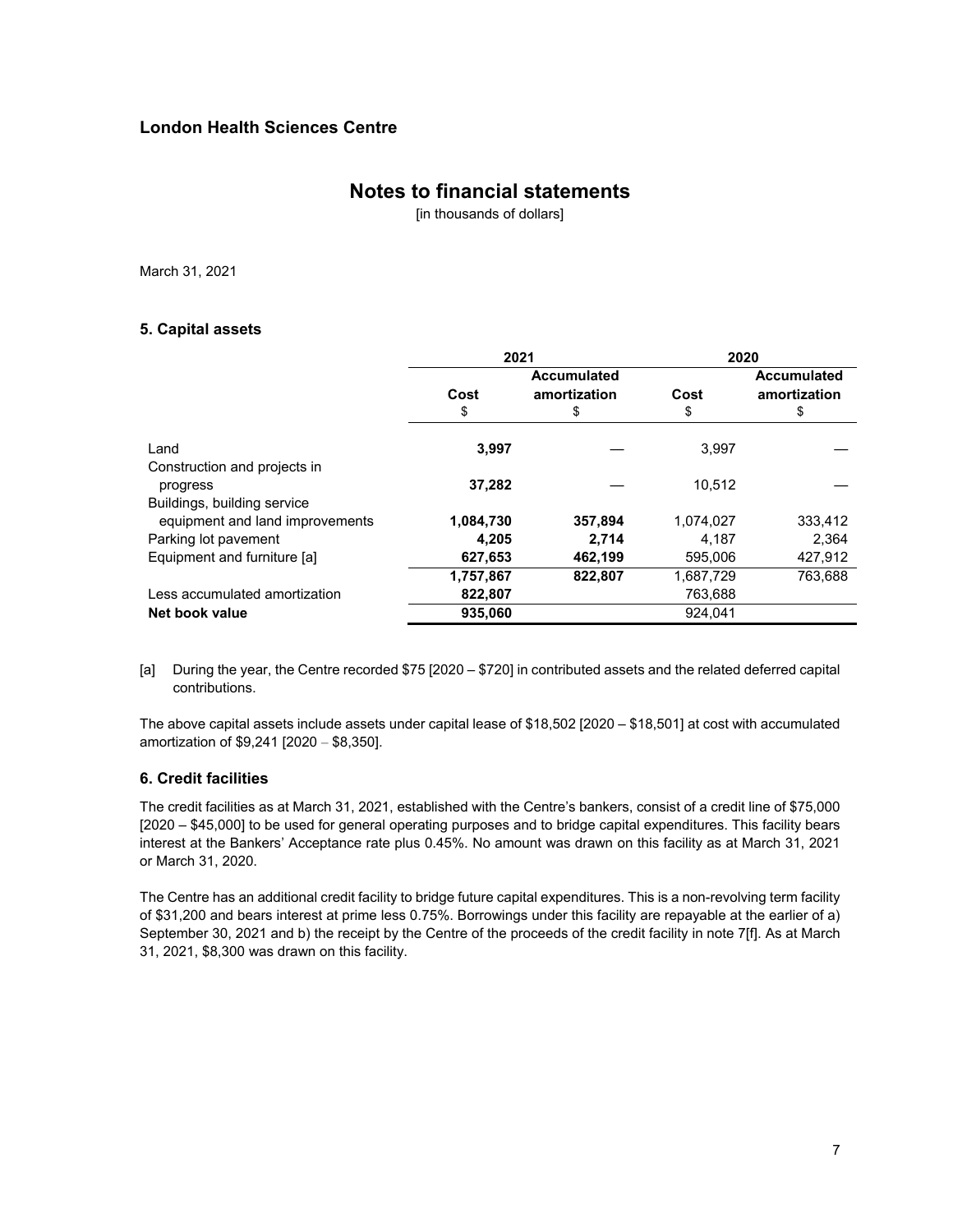# **Notes to financial statements**

[in thousands of dollars]

March 31, 2021

### **7. Long-term liabilities and interest rate swaps**

|                                                    | 2021           | 2020   |
|----------------------------------------------------|----------------|--------|
|                                                    | \$             | \$     |
| Long-term debt                                     |                |        |
| Term instalment loan at 7.00% [a]                  | 7,697          | 8,670  |
| Term instalment loan at 7.08% [a]                  | 7,763          | 8,823  |
| Term instalment loan at 5.68% [b]                  | 20,611         | 21,418 |
| Term instalment loans at 4.17% [c]                 | 24,635         | 25,703 |
| Term instalment loan at 2.60% [d]                  | 6,882          | 7,224  |
| Term instalment loan at 1.61% [e]                  | 3,259          | 3,744  |
| Term instalment loan at 2.26% [g]                  | 4,740          |        |
|                                                    | 75,587         | 75,582 |
|                                                    | 5,201          | 4,736  |
| Less current portion                               |                |        |
|                                                    | 70,386         | 70,846 |
| Other long-term liabilities                        |                |        |
| Sick leave entitlement [h]                         | $\overline{7}$ | 12     |
| Employee benefit rebates [i]                       | 2,127          | 2,419  |
| Accumulating and non-vesting sick pay benefits [j] | 306            | 303    |
|                                                    | 2,440          | 2,734  |
| Less current portion                               | 360            | 180    |
|                                                    | 2,080          | 2,554  |
|                                                    | 72,466         | 73,400 |
| Interest rate swaps                                |                |        |
| Interest rate swap on term instalment loan [a]     | 715            | 1,136  |
| Interest rate swap on term instalment loan [b]     | 5,560          | 8,402  |
| Interest rate swaps on term instalment loans [c]   | 4,193          | 6,793  |
| Interest rate swap on term instalment loan [d]     | 136            | 709    |
| Interest rate swap on term instalment loan [e]     | 14             | 57     |
| Interest rate swap [f]                             | 32             | 2,902  |
| Interest rate swap on term instalment loan [g]     | (87)           | 503    |
|                                                    | 10,563         | 20,502 |
|                                                    |                |        |

The fair value of the interest rate swap ["IRS"] amounts disclosed above reflects the estimated amount that the Centre, if required to settle the outstanding contract, would be required to pay at year-end and represents the difference between the net present value of the cash flows based on the swap rate at inception and the net present value of the cash flows based on the projected swap rate for the remaining term of the swaps.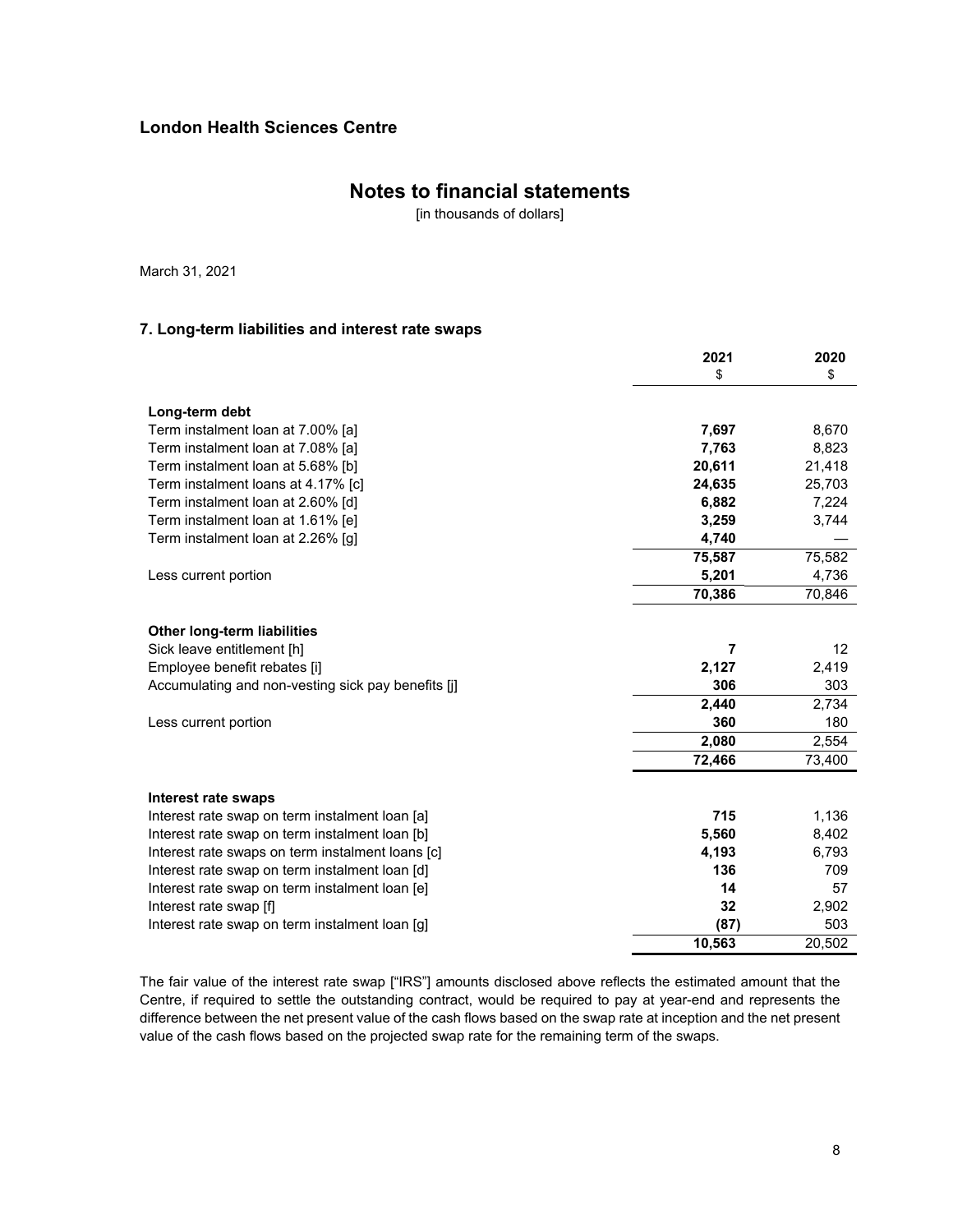## **Notes to financial statements**

[in thousands of dollars]

March 31, 2021

[a] The Centre has a non-revolving term instalment loan on the first Victoria Hospital parking structure bearing interest at a floating rate of the Bankers' Acceptance rate plus 0.65% and due on December 30, 2022. Quarterly equal blended payments of principal and interest commenced September 30, 2003. As at March 31, 2021, the agreement represented a notional principal amount of \$7,697 [2020 – \$8,670].

 The Centre is exposed to interest rate cash flow risk with respect to its floating rate debt and has addressed this risk by entering into an IRS agreement that fixes the interest rate over the term of the debt. The IRS agreement causes the Centre to swap its floating rate of the Bankers' Acceptance rate plus 0.65% obligation annually for a fixed rate of 7.00%.

As at March 31, 2021, the fair value of this IRS agreement represented a liability of \$715 [2020 – \$1,136].

 The Centre has a non-revolving term instalment loan on its University Hospital parking structure bearing interest at 7.08% and due on July 31, 2021. Monthly equal blended payments of principal and interest commenced April 1, 2002. As at March 31, 2021, the agreement represented a notional principal amount of \$7,763 [2020 – \$8,823].

 The Centre has provided surplus cash flows from the parking structures as collateral for all amounts drawn on the corresponding parking facilities.

[b] The Centre has a non-revolving floating rate term instalment loan at the Bankers' Acceptance rate plus 0.75% on a second parking facility that has been constructed at Victoria Hospital and the purchase of other longterm assets. Monthly equal blended payments of principal and interest commenced March 31, 2012. The maturity date of this agreement is September 30, 2036.

 The Centre is exposed to interest rate cash flow risk with respect to its committed floating rate debt and has addressed this risk by entering into an IRS agreement that fixes the interest rate over the term of the debt. The IRS agreement causes the Centre to swap its floating rate obligation at the Bankers' Acceptance rate plus 0.75% annually for a fixed rate of 5.68%.

 As at March 31, 2021, the fair value of this IRS agreement represented a liability of \$5,560 [2020 – \$8,402]. As noted in [a], the Centre has provided surplus cash flows from the parking structures as collateral for all amounts drawn on the corresponding parking facilities.

[c] The Centre has two non-revolving floating rate term instalment loans to finance expenditures related to the Phase 5 Co-Generation project at Victoria Hospital and the Emergency Backup Generator project at University Hospital. The loans bear interest at a floating rate of prime less 0.75% and are due on September 30, 2036. Monthly blended payments of principal and interest commenced October 1, 2011.

 The Centre is exposed to interest rate cash flow risk with respect to its floating rate debt and has addressed this risk by entering into IRS agreements that fix the interest rate over the term of the debt. The IRS agreements cause the Centre to swap its floating rate obligation at prime less 0.75% annually for a fixed rate of 4.17%. The maturity date of these agreements is September 1, 2036.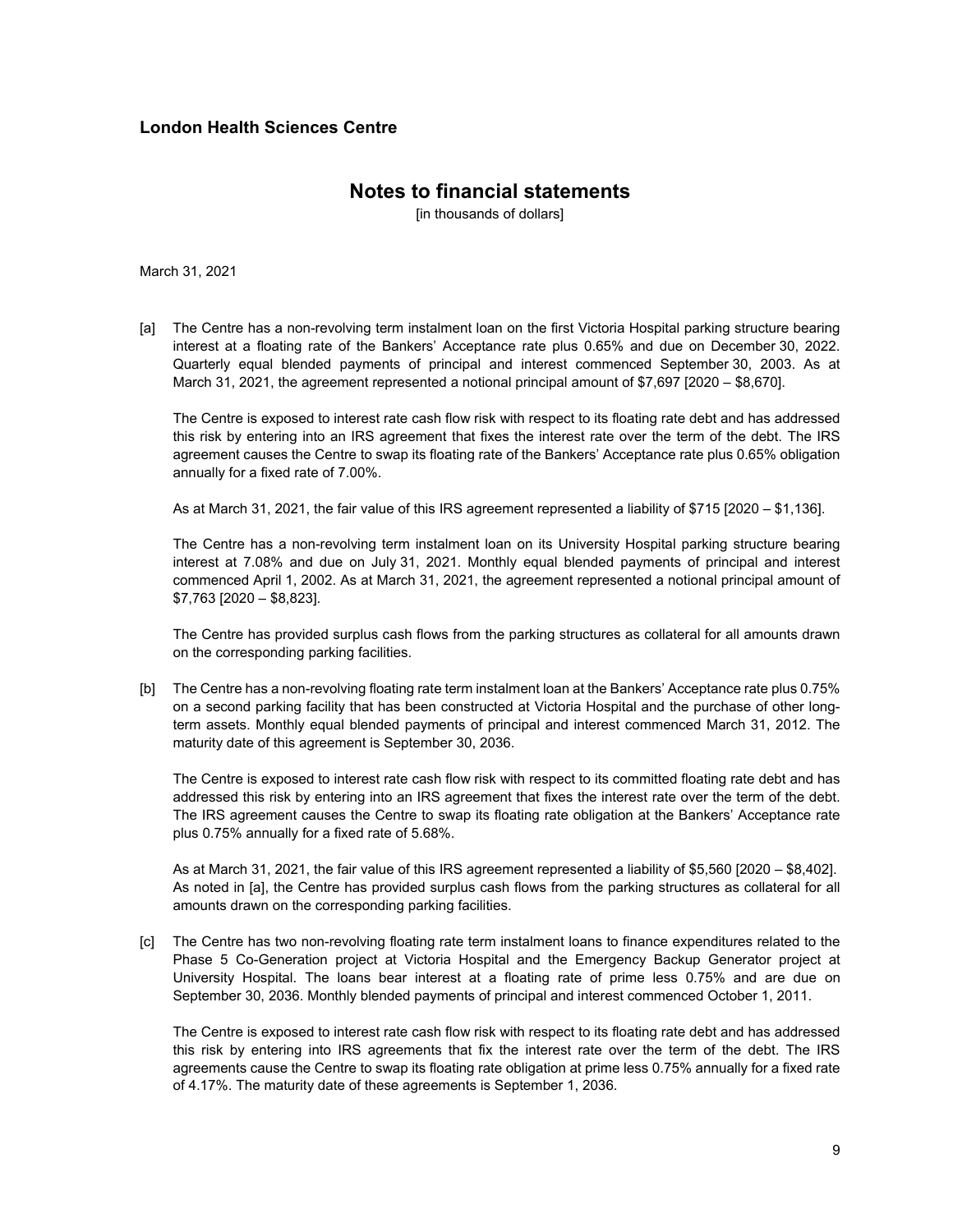# **Notes to financial statements**

[in thousands of dollars]

March 31, 2021

As at March 31, 2021, the fair value of these IRS agreements represented a liability of \$4,193 [2020 – \$6,793].

[d] The Centre has a non-revolving floating rate term instalment loan at the Bankers' Acceptance rate plus 0.30% on the purchase of long-term assets. Monthly equal blended payments of principal and interest commenced April 28, 2017. The maturity date of this agreement is March 30, 2037.

 The Centre is exposed to interest rate cash flow risk with respect to its committed floating rate debt and has addressed this risk by entering into an IRS agreement that fixes the interest rate over the term of the debt. The IRS agreement causes the Centre to swap its floating rate obligation at the Bankers' Acceptance rate plus 0.30% annually for a fixed rate of 2.60%.

As at March 31, 2021, the fair value of this IRS agreement represented a liability of \$136 [2020 – \$709].

[e] The Centre has a non-revolving floating rate term instalment loan at the Bankers' Acceptance rate plus 0.30% related to the replacement of chiller systems. Monthly equal blended payments of principal and interest commenced August 31, 2017. The maturity date of this agreement is July 31, 2027.

The Centre is exposed to interest rate cash flow risk with respect to its committed floating rate debt and has addressed this risk by entering into an IRS agreement that fixes the interest rate over the term of the debt. The IRS agreement causes the Centre to swap its floating rate obligation at the Bankers' Acceptance rate plus 0.30% annually for a fixed rate of 1.61%.

As at March 31, 2021, the fair value of this IRS agreement represented a liability of \$14 [2020 – \$57].

[f] The Centre has a non-revolving floating rate term instalment loan at the Bankers' Acceptance rate to finance the replacement of the emergency generator at Victoria Hospital. No amount has been drawn on this facility at March 31, 2021.

The Centre is exposed to interest rate cash flow risk with respect to its committed floating rate debt and has addressed this risk by entering into an IRS agreement that fixes the interest rate over the term of the debt. The IRS agreement causes the Centre to swap its floating rate obligation at the Bankers' Acceptance rate for a fixed rate of 2.30%.

As at March 31, 2021, the fair value of this IRS agreement represented a liability of \$32 [2020 – \$2,902].

[g] The Centre has a non-revolving floating rate term instalment loan at the Bankers' Acceptance rate to finance the replacement of the boiler plant at University Hospital. Monthly equal blended payments of principal and interest commenced May 29, 2020. The maturity date of this agreement is April 30, 2040.

The Centre is exposed to interest rate cash flow risk with respect to its committed floating rate debt and has addressed this risk by entering into an IRS agreement that fixes the interest rate over the term of the debt. The IRS agreement causes the Centre to swap its floating rate obligation at the Bankers' Acceptance rate for a fixed rate of 2.26%.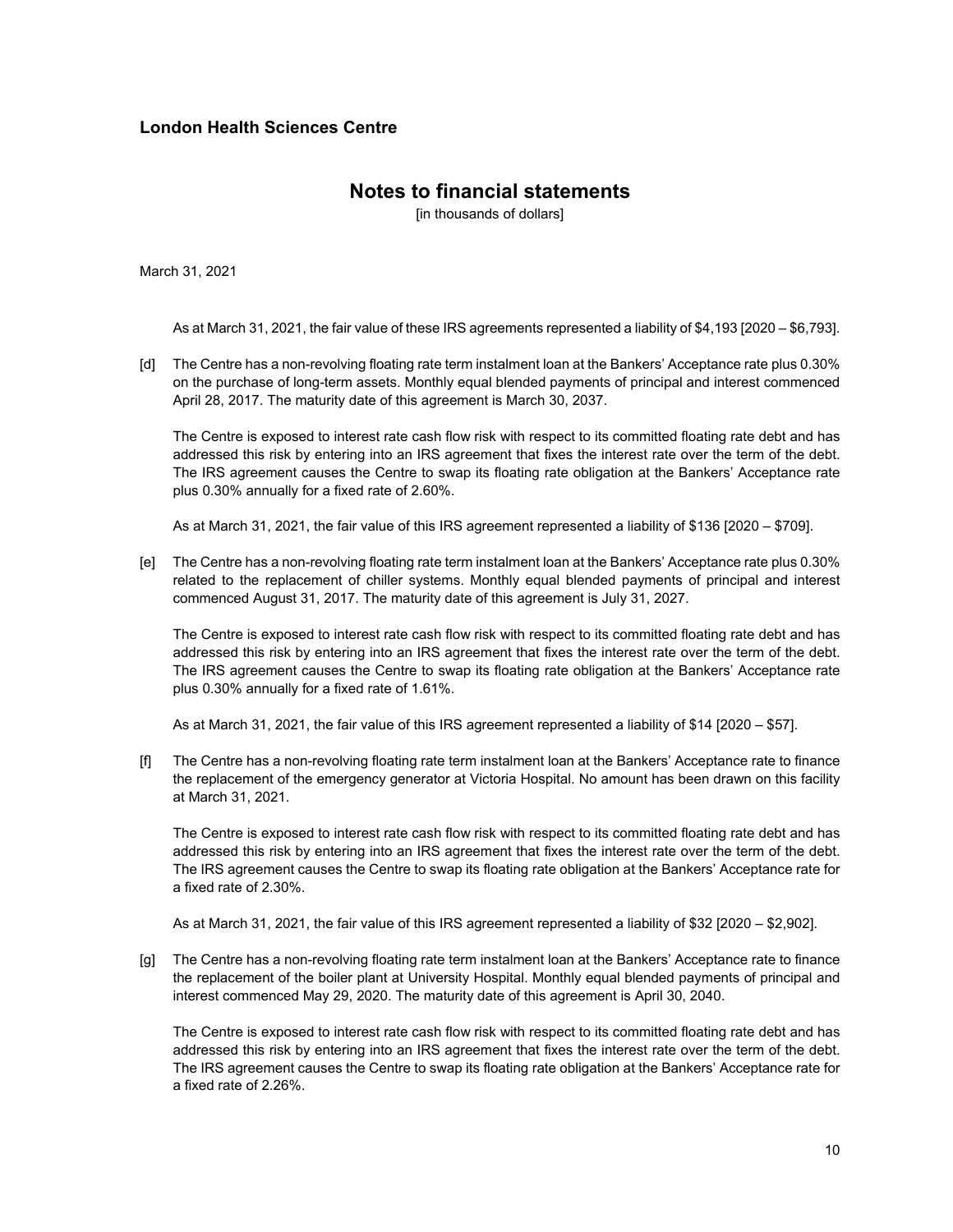# **Notes to financial statements**

[in thousands of dollars]

March 31, 2021

 As at March 31, 2021, the fair value of this IRS agreement represented an asset of \$87 and a liability of \$503 at March 31, 2020.

- [h] Sick leave entitlement reflects the remaining liability from a former plan, with changes during the year representing changes in wage rates and payouts to employees upon retirement or departure from the Centre.
- [i] This represents the rebate portion of certain legislated employee benefits programs to fund future costs.
- [j] The Centre has an obligation for accumulating and non-vesting sick pay benefits for certain employee groups. These benefits are paid out upon an illness or injury-related absence. Sick pay benefits expensed during the year were \$3 [2020 – \$15].
- [k] Principal payments due under the various debt agreements are as follows:

|            | \$     |
|------------|--------|
|            |        |
| 2022       | 5,201  |
| 2023       | 4,938  |
| 2024       | 4,659  |
| 2025       | 4,897  |
| 2026       | 5,148  |
| Thereafter | 50,744 |
|            | 75,587 |

Interest costs incurred in the year amounted to \$3,997 [2020 – \$4,044].

#### **8. Financial instruments**

Financial instruments measured at fair value are classified according to a fair value hierarchy that reflects the reliability of the data used to determine fair value. The fair value hierarchy is made up of the following levels:

Level 1: valuation based on quoted prices [unadjusted] in active markets for identical assets or liabilities;

- Level 2: valuation techniques based on inputs other than quoted prices included in Level 1 that are observable for the asset or liability, either directly or indirectly; and
- Level 3: valuation techniques using inputs for the asset or liability that are not based on observable market data [unobservable inputs].

The fair value hierarchy requires the use of observable data from the market each time such data exists. A financial instrument is classified at the lowest level of hierarchy for which significant inputs have been considered in measuring fair value.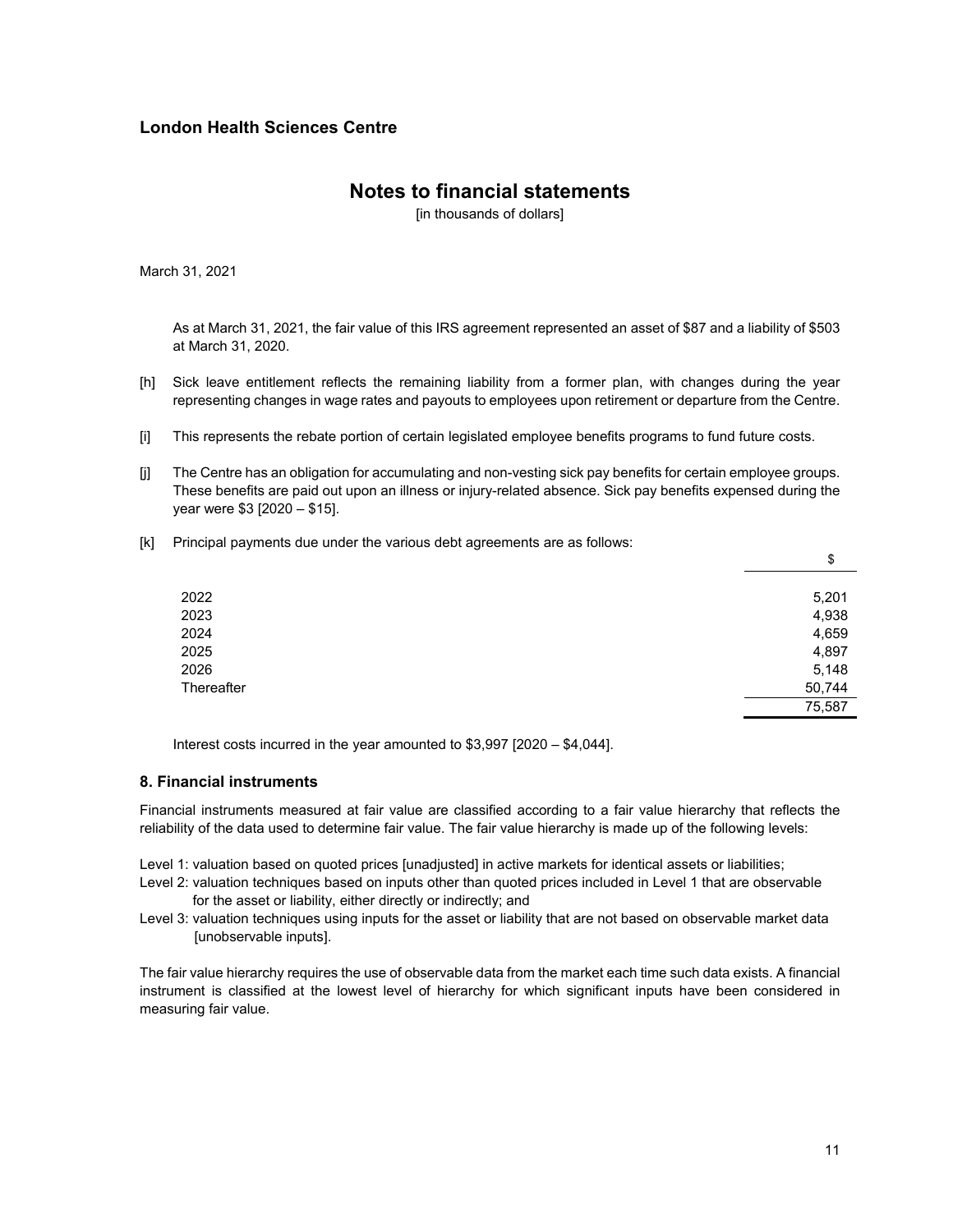# **Notes to financial statements**

[in thousands of dollars]

March 31, 2021

The following table presents the financial instruments measured at fair value classified according to the fair value hierarchy described above:

|                                     | Fair value as at March 31, 2021 |           |         |           |
|-------------------------------------|---------------------------------|-----------|---------|-----------|
|                                     | Level 1                         | Level 2   | Level 3 | Total     |
|                                     |                                 |           | S       |           |
| Financial assets and liabilities    |                                 |           |         |           |
| Cash and cash equivalents           | 156.675                         | 17.737    |         | 174.412   |
| Restricted cash and portfolio       |                                 |           |         |           |
| investments [note 4]                | 432                             | 11,062    |         | 11.494    |
| Interest rate swaps <i>[note 7]</i> |                                 | (10, 563) |         | (10, 563) |
|                                     | 157.107                         | 18.236    |         | 175.343   |

|                                  |         | Fair value as at March 31, 2020 |         |          |
|----------------------------------|---------|---------------------------------|---------|----------|
|                                  | Level 1 | Level 2                         | Level 3 | Total    |
|                                  | \$      |                                 |         | \$       |
| Financial assets and liabilities |         |                                 |         |          |
| Cash and cash equivalents        | 140.148 | 51.946                          |         | 192.094  |
| Restricted cash and portfolio    |         |                                 |         |          |
| investments [note 4]             | 429     | 12.210                          |         | 12.639   |
| Interest rate swaps [note 7]     |         | (20, 502)                       |         | (20,502) |
|                                  | 140.577 | 43.654                          |         | 184.231  |

Material transfers during the year between Level 1 and 2 were \$35,017 [2020 – nil].

#### **Financial risks**

The Centre's investment activities expose it to a range of financial risks. The Centre manages these financial risks in accordance with its internal policies.

The Centre's results and operations have been and will continue to be impacted by the COVID-19 pandemic. The adverse effects include but are not limited to a decline in interest rates, increase in counterparty credit risk, and disruptions of operations. Significant uncertainty remains regarding the breadth and depth of these events and the long-term impact on the Centre and its affiliates.

#### **[a] Market risk**

Market risk is the risk that the fair value or future cash flows related to a financial instrument will fluctuate as a result of changes in market conditions including interest rates. Significant volatility in interest rates and equity values in which the Centre's investments are held can significantly impact the value of the investments.

#### **[b] Interest rate risk**

Interest rate risk refers to the effect on the fair value or future cash flows of a financial instrument due to fluctuations in interest rates. The Centre is exposed to financial risk that arises from the interest rate differentials between the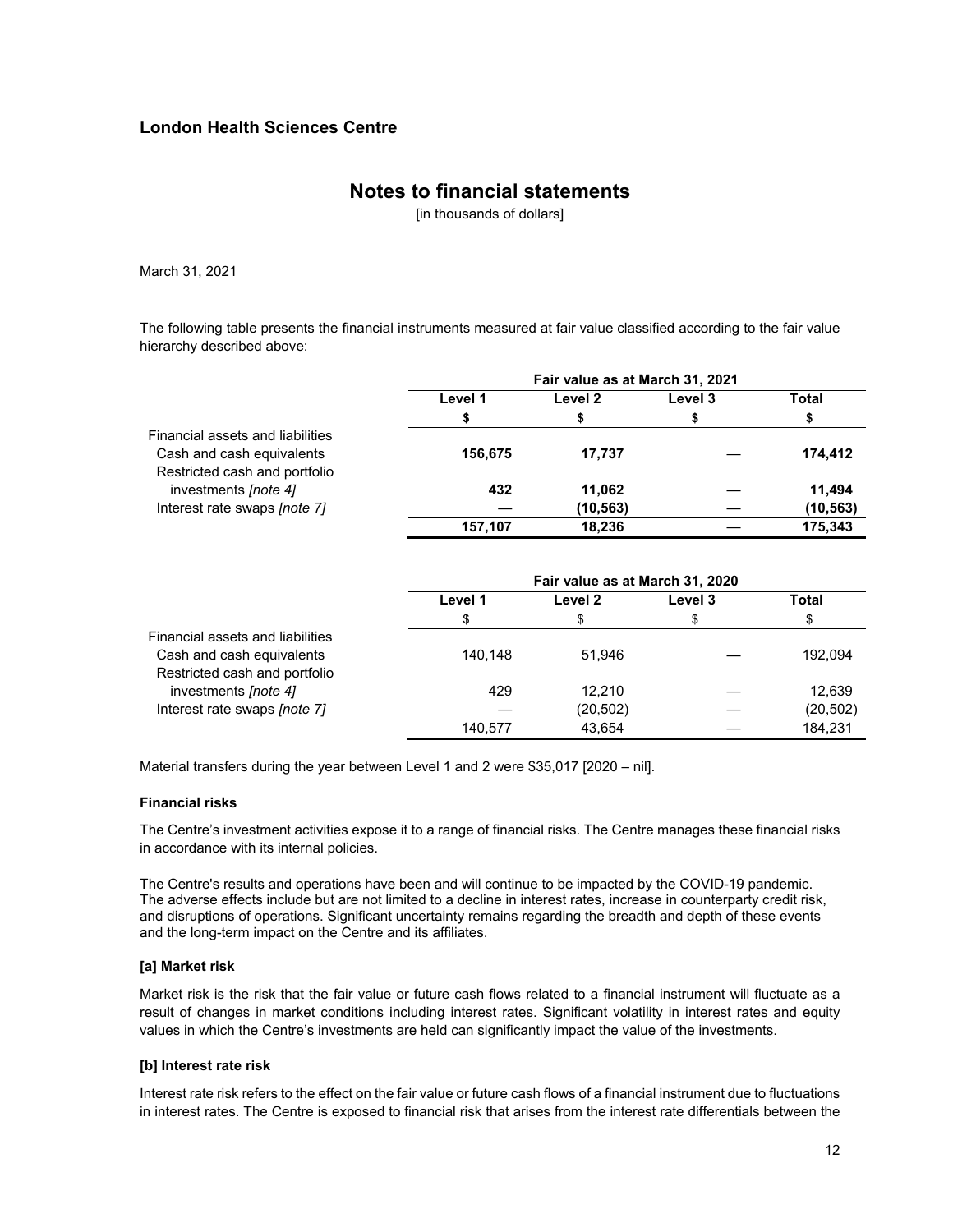# **Notes to financial statements**

[in thousands of dollars]

March 31, 2021

market interest rate and the rates on its cash and cash equivalents, investments and long-term debt. Changes in variable interest rates could cause unanticipated fluctuations in the Centre's operating results.

To manage the risks identified for its investments, the Centre has an investment policy setting out a target mix of investments designed to provide an optimal rate of return within reasonable risk tolerances. The investment policy is renewed annually.

Fixed income portfolio investments have an average term to maturity of 0.6 years [2020 – 0.7 years] and an average yield of 0.85% [2020 – 2.61%] as at March 31, 2021 based on market values. Due to the short-term nature of the Centre's portfolio investments, there would be no significant changes in net assets if interest rates were to change.

The Centre mitigates interest rate risk on its long-term debt through derivative financial instruments that exchange the variable rate inherent in the long-term debt for a fixed rate *[note 7]*. Therefore, fluctuations in market interest rates would not impact future cash flows and operations relating to the long-term debt.

#### **[c] Credit risk**

Credit risk arises from the possibility that the entities from which the Centre receives funding may experience difficulty and be unable to fulfil their obligations. The majority of the Centre's accounts receivable are owed by government agencies with good credit standing. As at year-end, patient and other accounts receivable totaled \$51,482 [2020 – \$48,177]. As a result, the requirement for credit risk related reserves for accounts receivable is minimal. The Centre has no significant concentration of credit risk with any one individual customer. There are no significant past due or impaired balances as at March 31, 2021.

#### **[d] Liquidity risk**

Liquidity risk is the risk that the Centre will not be able to meet its obligations as they fall due. To manage liquidity risk, the Centre keeps sufficient resources readily available to meet its obligations, including available lines of credit *[note 6]* that may be used when sufficient cash flow is not available from operations to cover operating expenditures. The Centre believes that its current sources of liquidity are sufficient to cover its known short and long-term cash obligations.

The majority of accounts payable and accrued charges are expected to be settled in the next fiscal year. The maturities of other financial liabilities are provided in the notes to the financial statements related to those liabilities.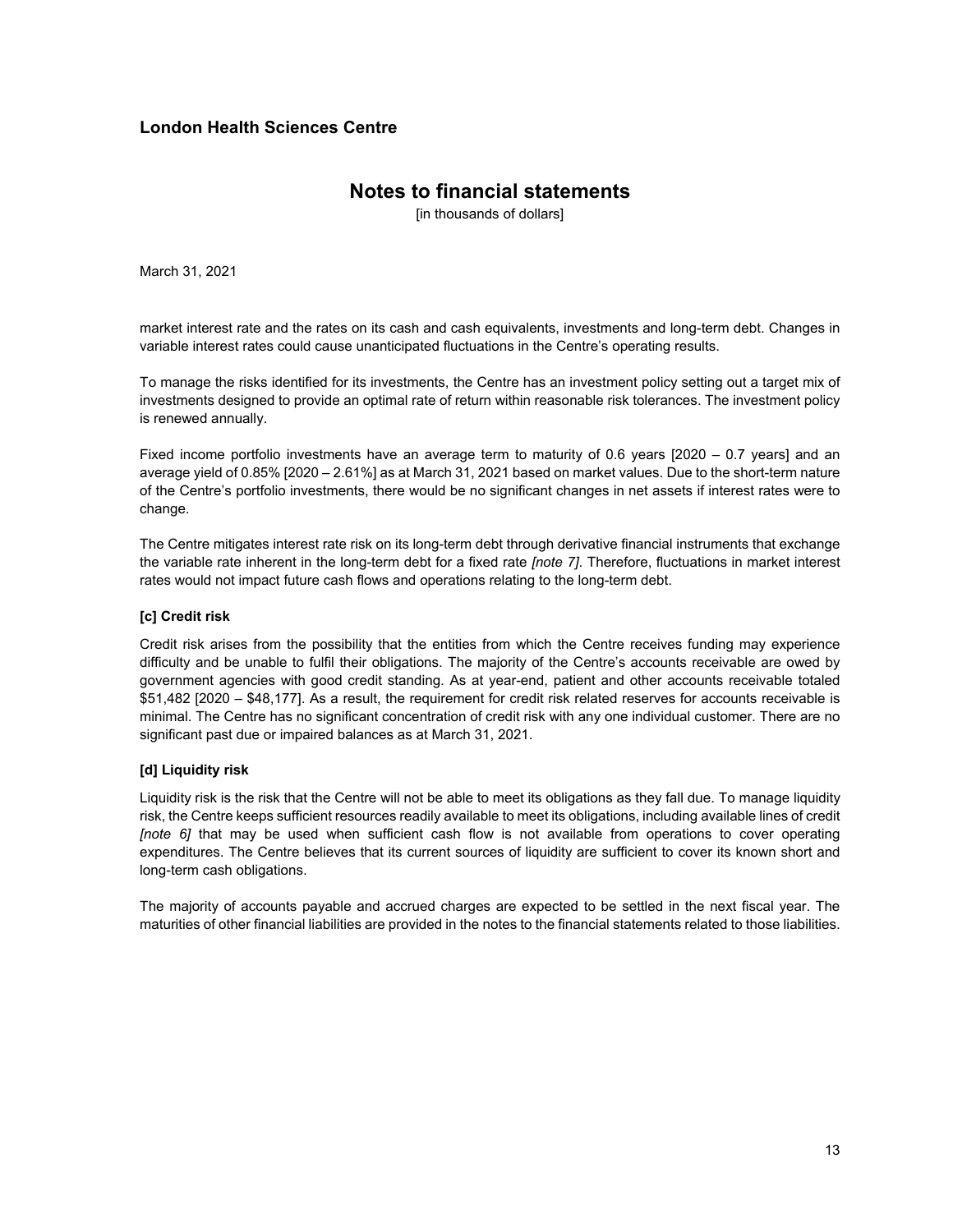# **Notes to financial statements**

[in thousands of dollars]

March 31, 2021

#### **9. Capital lease obligations**

The Centre has entered into the following capital lease obligations for equipment:

|                                                   | 2021<br>\$ | 2020<br>\$ |
|---------------------------------------------------|------------|------------|
| Total minimum lease payments                      | 9,215      | 10,764     |
| Less amounts representing interest                | 764        | 1,030      |
| Add residual values                               | 811        | 706        |
| Present value of capital lease obligations        | 9,262      | 10,440     |
| Less current portion of capital lease obligations | 4,398      | 4,274      |
|                                                   | 4,864      | 6,166      |
|                                                   |            |            |

Principal payments due under capital lease obligations are as follows:

|      | \$    |
|------|-------|
|      |       |
| 2022 | 4,261 |
| 2023 | 2,501 |
| 2024 | 1,336 |
| 2025 | 352   |

#### **10. Deferred capital contributions**

Deferred capital contributions represent the unamortized amount of externally restricted contributions received related to capital assets. Changes in the deferred capital contributions balance are as follows:

|                                                        | 2021      | 2020      |
|--------------------------------------------------------|-----------|-----------|
|                                                        | \$        | \$        |
| Balance, beginning of year                             | 633,692   | 644.459   |
| Contributions received during the year                 |           |           |
| MOH, SW-LHIN, CCO and OH                               | 23,107    | 10,254    |
| Foundations                                            | 3,934     | 4,988     |
| Other                                                  | 361       | 2,336     |
| Capital contributions reallocated                      | (2,091)   | (545)     |
| Capital contributions reclassified to accounts payable | 37        | (674)     |
| Amortization                                           | (27, 825) | (27, 126) |
| Balance, end of year                                   | 631,215   | 633,692   |

The above deferred capital contributions include funds received but not amortizing in the amount of \$19,419 [2020 – \$14,204].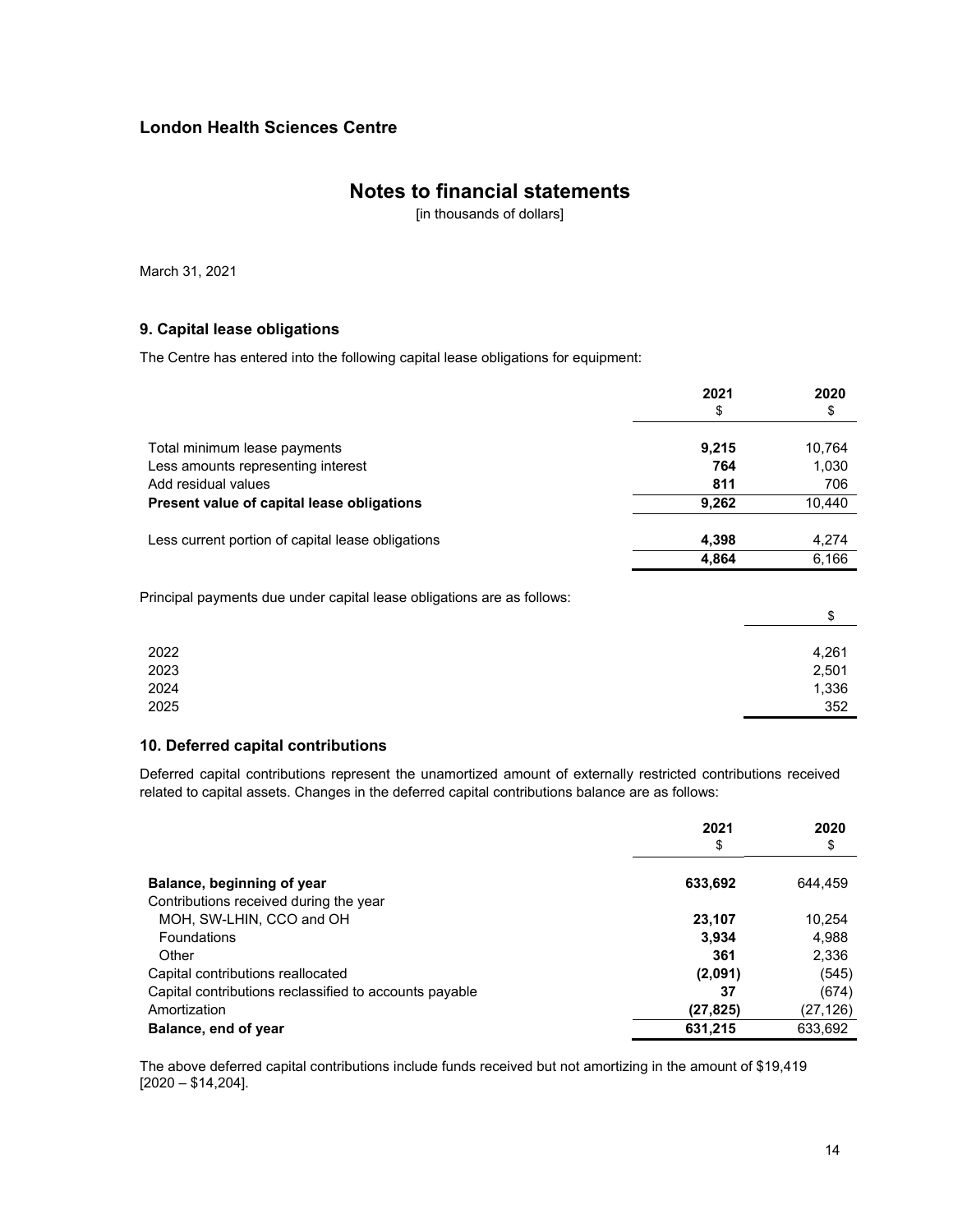# **Notes to financial statements**

[in thousands of dollars]

March 31, 2021

#### **11. Deferred contributions**

Deferred contributions represent unspent grants for operating purposes that have been received and relate to a subsequent year. Changes in the deferred contributions balance are as follows:

|                                                                      | 2021<br>\$        | 2020<br>\$        |
|----------------------------------------------------------------------|-------------------|-------------------|
| Balance, beginning of year<br>Contributions received during the year | 13,465            | 14,192            |
| SW-LHIN and CCO                                                      | 2,559             |                   |
| Foundations<br>Other                                                 | 618<br>1.131      | 1,082<br>1,167    |
| Amounts recognized as revenue during the year                        | (2,620)<br>15,153 | (2,976)<br>13,465 |
| Less current portion<br>Balance, end of year                         | 13,796<br>1,357   | 12,108<br>1,357   |

### **12. Statement of cash flows**

The net change in non-cash working capital items related to operations consists of the following:

|                                                | 2021<br>\$ | 2020<br>\$ |
|------------------------------------------------|------------|------------|
| Cash provided by (used in)                     |            |            |
| Accounts receivable – MOH, SW-LHIN, CCO and OH | (55, 951)  | (5,070)    |
| Accounts receivable – patient and other        | (3, 305)   | (4,862)    |
| Inventory                                      | 1.165      | (2,984)    |
| Prepaid expenses                               | (916)      | 578        |
| Accounts payable and accrued charges           | (2,661)    | 30,369     |
| Accounts payable – MOH, SW-LHIN, CCO and OH    | 42.402     | 3,993      |
|                                                | (19,266)   | 22.024     |

Non-cash transactions during the year related to contributed capital assets and the related deferred capital contributions of \$75 [2020 – \$720] are excluded from the statement of cash flows.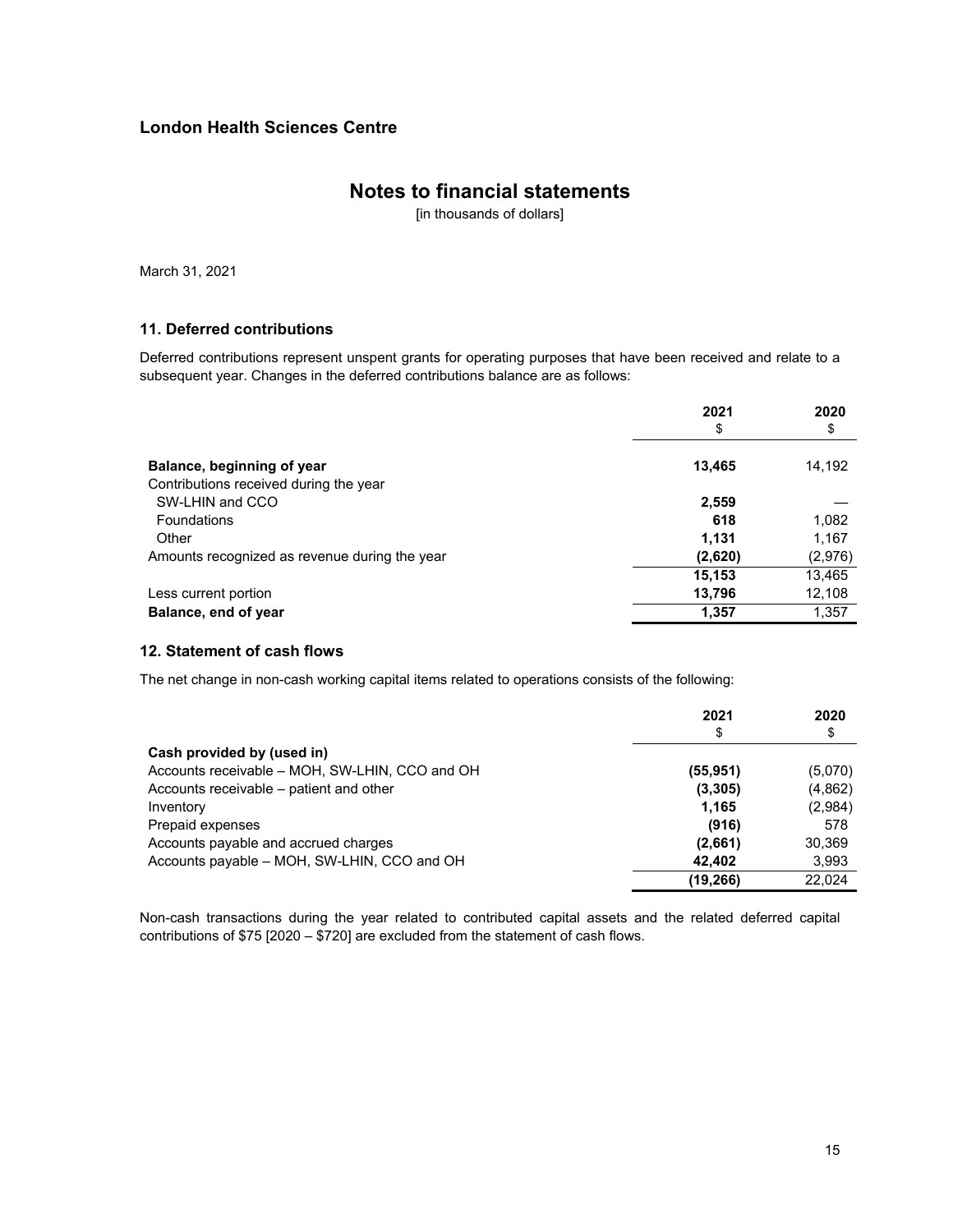# **Notes to financial statements**

[in thousands of dollars]

March 31, 2021

#### **13. Commitments and contingencies**

[a] The Centre has entered into operating leases for premises and equipment. Minimum rental payments over the next five years are as follows:

| 2022<br>2023 | \$    |
|--------------|-------|
|              |       |
|              | 1,017 |
|              | 987   |
| 2024         | 876   |
| 2025         | 857   |
| 2026         | 714   |

- [b] The Centre is subject to certain actual and potential legal claims that have arisen in the normal course of operations. Where the potential liability is likely and able to be estimated, management records its best estimate of the potential liability. In other cases, the ultimate outcome of the claims cannot be determined at this time. Any additional losses related to claims will be recorded in the year during which the liability is able to be estimated or adjustments are determined to be required. With respect to claims as at March 31, 2021, it is management's position that the Centre has valid defences and appropriate insurance coverage to offset the cost of unfavourable settlements, if any, which may result from such claims.
- [c] The Centre routinely engages in collective bargaining and is subject to various human rights matters under Provincial legislation when employees or groups within the bargaining units file grievances against the Centre or when the collective bargaining agreements are negotiated, which may result in a retroactive pay.
- [d] The Centre's Board of Directors has approved capital expenditures for the replacement of diagnostic imaging equipment and the replacement of an emergency generator, totaling \$79,636 to be completed by June 30, 2024. Financing related to the emergency generator project totals \$31,200 and is outlined in note 6. The diagnostic imaging equipment replacement is being financed through operations.

#### **14. Employee future benefits**

#### **[a] Multi-employer pension plan**

Substantially all of the employees of the Centre are members of the HOOPP, which is a multi-employer, defined benefit, final average earnings, contributory pension plan. The Centre's contributions to the HOOPP during the year amounted to \$47,140 [2020 – \$45,906]. This amount is included in employee benefits expense in the statement of operations.

The financial statements for the year ended December 31, 2020 for HOOPP disclosed net assets available for benefits of \$103,983,000 [2019 – \$94,102,000] with pension obligations of \$79,852,000 [2019 – \$73,547,000], resulting in a surplus of \$24,131,000 [2019 – \$20,555,000].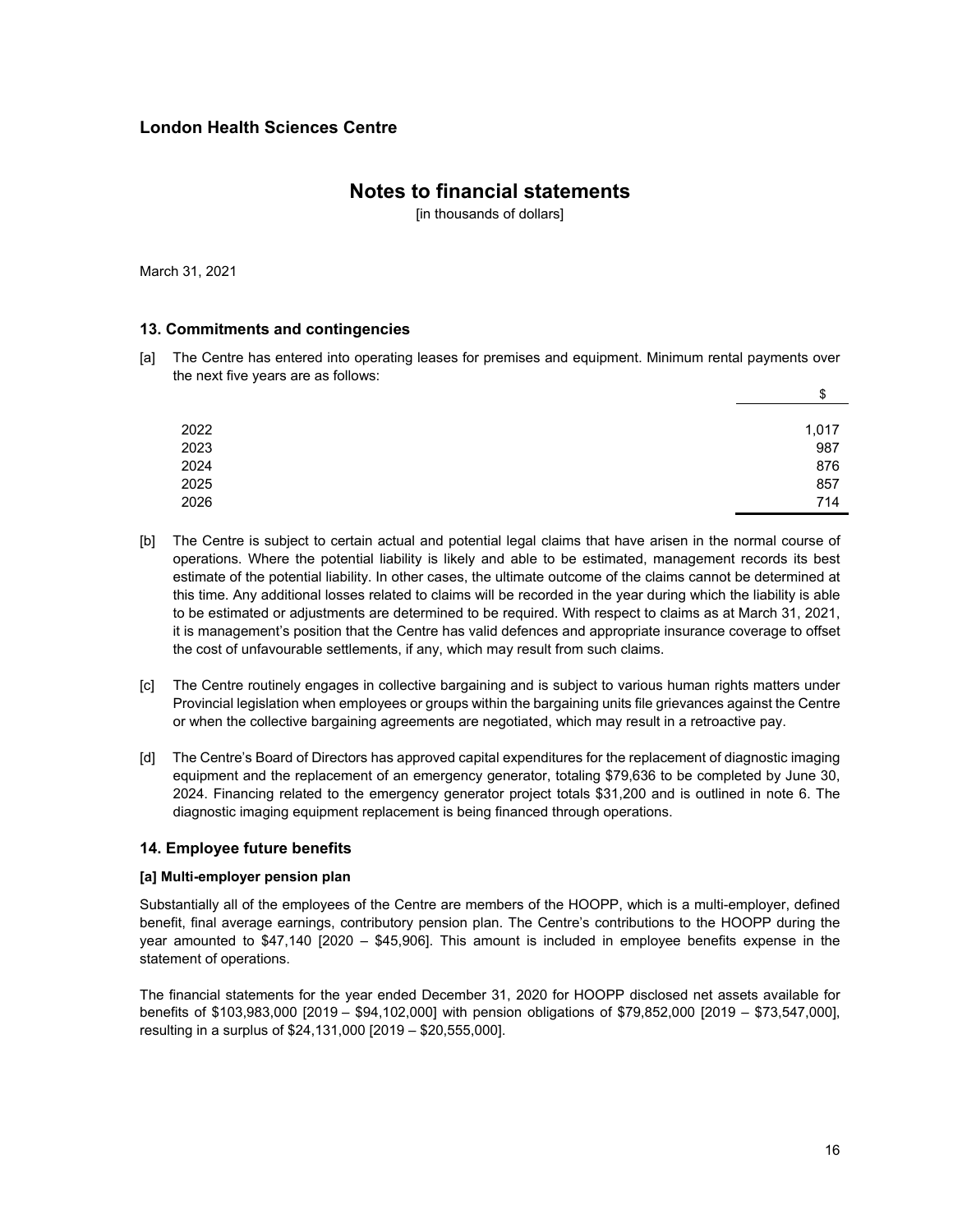# **Notes to financial statements**

[in thousands of dollars]

March 31, 2021

#### **[b] Other employee future benefits**

The Centre provides post-retirement benefits of extended health coverage, dental and semi-private insurance. The most recent actuarial valuation for financial reporting purposes was completed by the Centre's independent actuaries as of March 31, 2021.

The significant actuarial assumptions adopted in measuring the Centre's accrued benefit obligations for the other employee future benefits are as follows:

|                                          | 2021 | 2020 |
|------------------------------------------|------|------|
|                                          | %    | %    |
|                                          |      |      |
| Discount rate                            | 2.7  | 3.0  |
| Executive supplementary pension increase | 1.5  | 1.5  |
| Health care inflation                    | 4.2  | 5.5  |

The significant actuarial assumptions adopted in measuring the Centre's benefit expense are as follows:

|                                          | 2021<br>% | 2020<br>% |
|------------------------------------------|-----------|-----------|
| Discount rate                            | 3.0       | 2.7       |
| Executive supplementary pension increase | 1.5       | 1.5       |
| Health care inflation                    | 5.5       | 5.6       |

The health care inflation is expected to decrease to an ultimate rate of 3.8% in 2040 and thereafter. Benefits paid during the year were \$1,221 [2020 – \$1,172]. These obligations are funded in the year they are paid out.

The following table presents information related to the Centre's post-retirement benefits as at March 31, including the amounts recorded on the statement of financial position, and components of net periodic benefit cost:

|                                                   | 2021     | 2020    |
|---------------------------------------------------|----------|---------|
|                                                   | \$       | \$      |
| <b>Accrued benefit obligation</b>                 |          |         |
| Balance, beginning of year                        | 28,657   | 28,912  |
| Current service cost                              | 1.412    | 1.427   |
| Interest cost                                     | 870      | 796     |
| Benefits paid                                     | (1, 919) | (1,704) |
| Actuarial gain                                    | (2,962)  | (774)   |
| Balance, end of year                              | 26,058   | 28,657  |
| Unamortized net actuarial gain                    | 6,997    | 3,912   |
| Employee future benefit liability                 | 33,055   | 32,569  |
| Less current portion                              | 1.918    | 1,705   |
| Total long-term employee future benefit liability | 31,137   | 30.864  |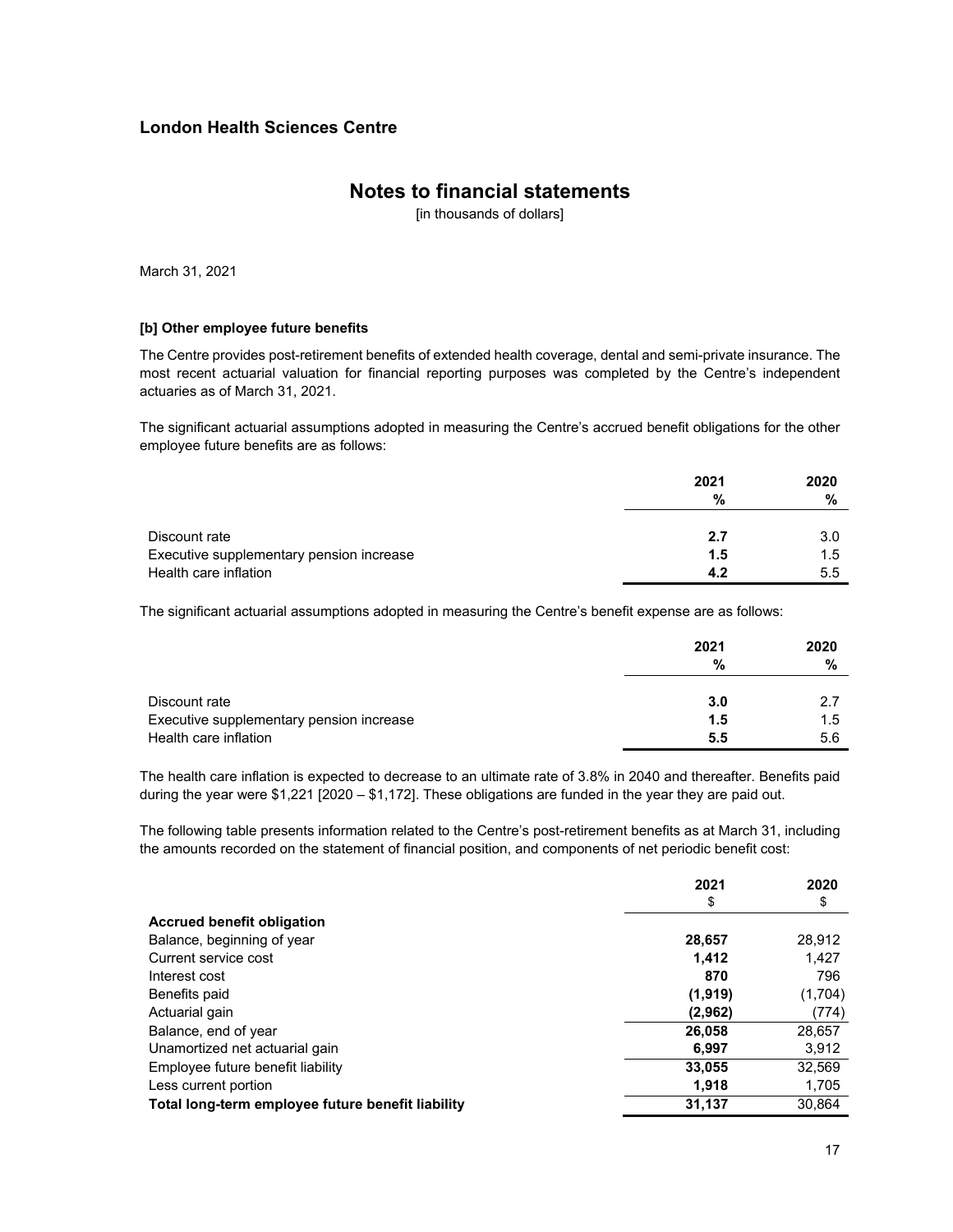# **Notes to financial statements**

[in thousands of dollars]

March 31, 2021

Unamortized actuarial losses are amortized over the expected average remaining service life of employees. The Centre's benefit plan expense was as follows:

|                                                 | 2021<br>\$ | 2020<br>\$ |
|-------------------------------------------------|------------|------------|
| Current service cost                            | 1.412      | 1,427      |
| Interest cost<br>Amortization of actuarial loss | 870<br>123 | 796<br>195 |
| Net benefit plan expense                        | 2.405      | 2.418      |

### **15. Related entities**

Amounts due from related entities in the Centre's financial statements are as follows:

|                                                 | 2021<br>\$ | 2020<br>S |
|-------------------------------------------------|------------|-----------|
| London Health Sciences Centre Research Inc. [a] | 10.124     | 13,450    |
| London Health Sciences Foundation [b]           | 917        | 1.102     |
|                                                 | 11.041     | 14,552    |

All related party transactions are in the normal course of operations and are measured at the agreed-upon exchange amount. The Centre is also party to joint venture agreements that are described in note 16.

#### **[a] London Health Sciences Centre Research Inc. ["LHSCRI"]**

The Centre has significant influence in LHSCRI, which is incorporated without share capital under the laws of Ontario. The Centre entered into an agreement with St. Joseph's Health Care, London ["SJHC"], Lawson Research Institute ["LRI"] and LHSCRI to form a Board of Directors to conduct joint research activities as the Lawson Health Research Institute. The Lawson Health Research Institute is jointly controlled by LHSCRI and LRI. Each venturer continues to account for costs independently. The accounts of LHSCRI and Lawson Health Research Institute are not included in these financial statements.

The Centre provided approximately \$459 [2020 – \$459] in funding to LHSCRI to assist with the operations of LHSCRI. In addition, facilities and certain administrative functions are provided at no cost to LHSCRI.

LHSCRI relies on the Centre to provide payroll and other administrative support and reimburses the Centre for costs incurred on its behalf.

Included in the amounts due from LHSCRI is \$5,025 [2020 – \$4,951], the disbursement of which is at the discretion of the Centre.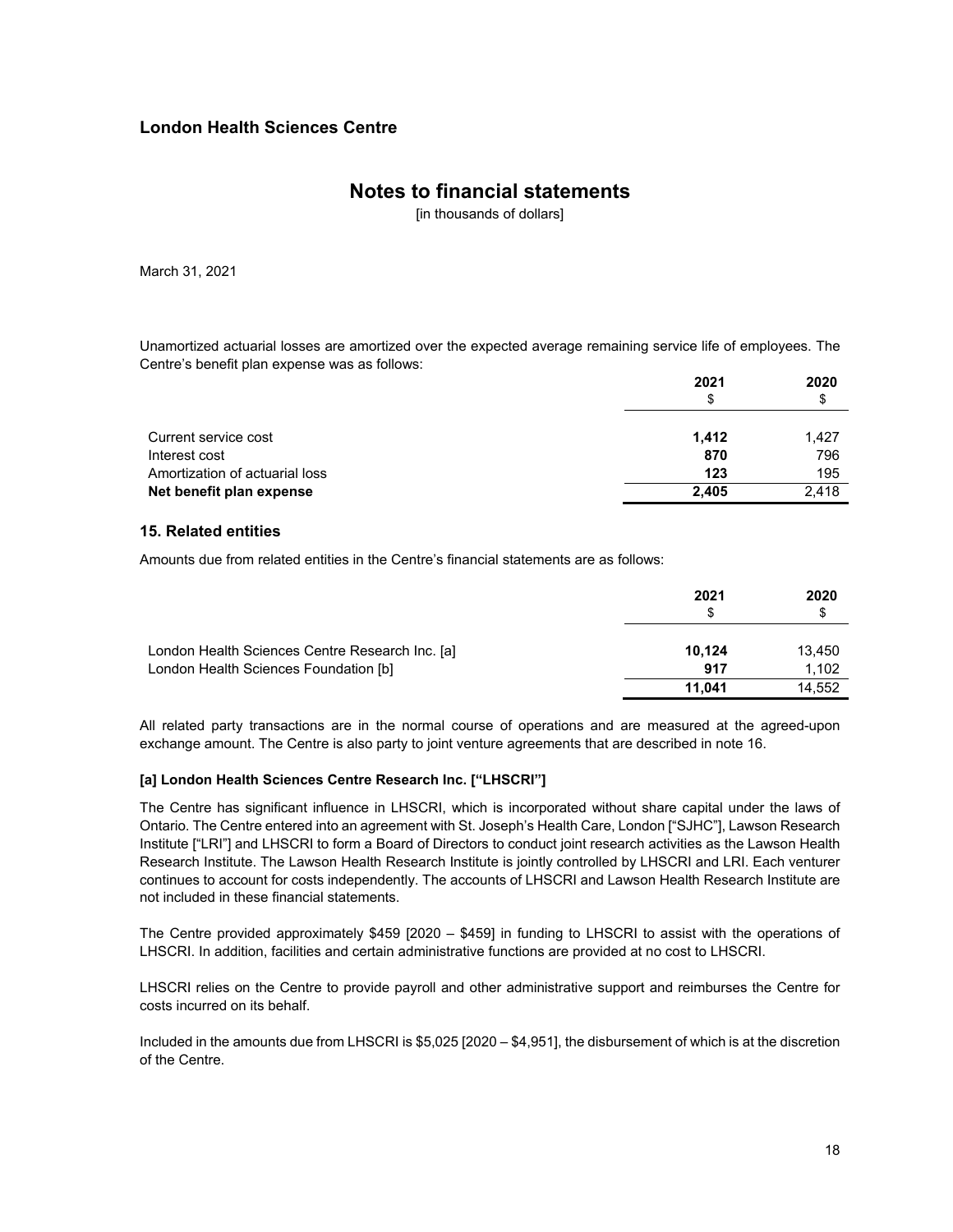# **Notes to financial statements**

[in thousands of dollars]

March 31, 2021

#### **[b] London Health Sciences Foundation [the "Foundation"]**

The Foundation is an independent corporation incorporated without share capital under the laws of Ontario with its own separate Board of Directors. The Foundation's accounts are not included in these financial statements. The Foundation relies on the Centre to provide payroll, facilities and other administrative support and reimburses the Centre for costs incurred on its behalf.

During the year, the Foundation contributed funds to the Centre for capital, patient care, education and research needs of the Centre as set out below:

|              | 2021<br>\$ | 2020<br>\$ |
|--------------|------------|------------|
| Capital      | 1,309      | 4,794      |
| Patient care | 1,238      | 1,295      |
| Education    | 323        | 514        |
| Research     | 170        | 86         |
|              | 3,040      | 6,689      |

#### **16. Investments in joint ventures**

The Centre has entered into the following joint ventures, which are accounted for on the modified equity basis of accounting as follows:

|                                                             | 2021<br>\$ | 2020<br>\$ |
|-------------------------------------------------------------|------------|------------|
| Investment in Western ProResp Inc. [a]                      | 4,825      | 4,372      |
| Investment in HMMS [b]                                      | 2,260      | 2,261      |
| Investment in PaLM [c]                                      | 4,977      | 5,942      |
| Investment in Information Technology Purchased Services [d] |            |            |
|                                                             | 12.062     | 12.575     |

All transactions with the joint ventures are in the normal course of operations and are measured at the agreedupon exchange amount.

#### **[a] Western ProResp Inc.**

Western ProResp Inc. was incorporated as a joint venture ["JV"] between the Centre and a third party for the purposes of providing home care services to clients in Middlesex and Elgin Counties. The Centre has a 50% interest in Western ProResp Inc. As at March 31, 2021, Western ProResp Inc. owed \$361 [2020 – \$366] to the Centre. This amount is included in patient and other accounts receivable.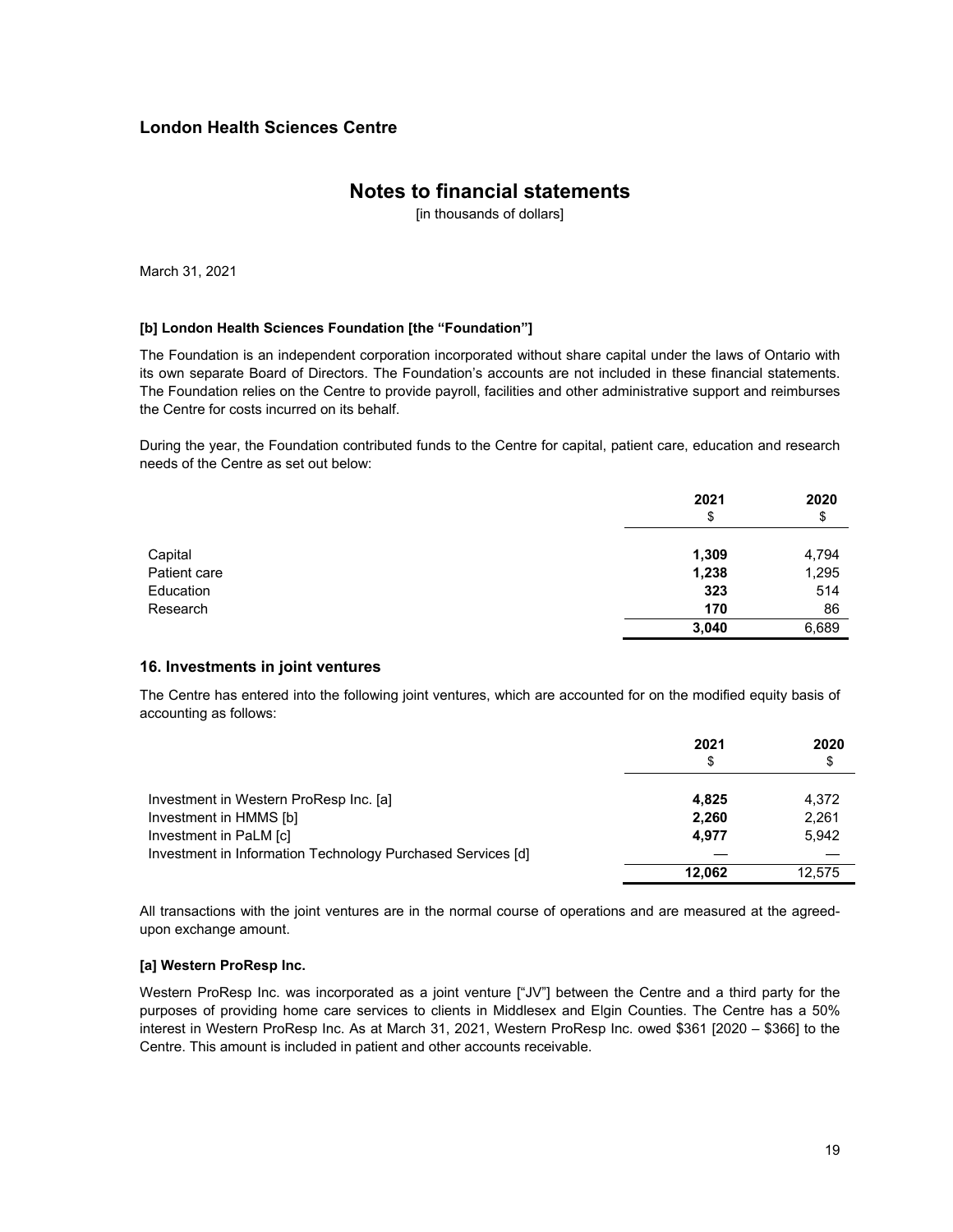# **Notes to financial statements**

[in thousands of dollars]

March 31, 2021

#### **[b] Healthcare Materials Management Services ["HMMS"]**

HMMS is an unincorporated JV between the Centre and SJHC, created to consolidate purchasing, warehousing, distribution and payment processing functions and to provide similar services to other healthcare institutions. Operating costs are allocated to the Centre and SJHC based on a pre-determined cost-sharing formula and expensed to operations as a purchased service. As at March 31, 2021, HMMS owed \$4,801 to the Centre. This amount is included in patient and other accounts receivable. As at March 31, 2020, the Centre owed \$21,643 to HMMS. This amount is included in accounts payable and accrued charges.

HMMS has bank credit facilities consisting of a \$10,000 operating line of credit. The Joint Venture Agreement restricts each partner's maximum credit liability based upon the partner's utilization of the JV. As at March 31, 2021, the Centre had provided a guarantee for up to \$8,301 in support of the \$10,000 operating line of credit. In the event that HMMS is unable to fulfil its debt obligations, the Centre will be responsible for the guaranteed amount. As at March 31, 2021, HMMS had not drawn on its operating line of credit [2020 – nil].

#### **[c] Pathology and Laboratory Medicine ["PaLM"]**

The Centre and SJHC entered into an unincorporated JV to consolidate all laboratory services and provide all laboratory and pathology services to the Centre and SJHC in their delivery of patient care.

The services purchased from PaLM for the year ended March 31, 2021 were \$30,933 [2020 – \$42,833]. As at March 31, 2021, the Centre owed \$1,662 [2020 – \$461] to PaLM. This amount is included in accounts payable and accrued charges.

#### **[d] Information Technology Purchased Services**

Information Technology Purchased Services is an unincorporated JV established to develop and operate a shared electronic health information management system across the region. Purchased services include information systems related to electronic patient records, picture archiving and communication, and general ledger applications.

Information Technology Purchased Services relies on the Centre to provide payroll, facilities and other administrative support, and reimburses the Centre for costs incurred on its behalf. During the year, the Centre incurred total operating costs of \$11,274 [2020 – \$11,203] on behalf of Information Technology Purchased Services. As at March 31, 2021, Information Technology Purchased Services owed \$955 to the Centre with respect to these costs and the Centre owed \$489 to Information Technology Purchased Services at March 31, 2020. The Centre paid \$1,830 [2020 – \$1,853] to Information Technology Purchased Services for the Centre's share of operating costs during the year.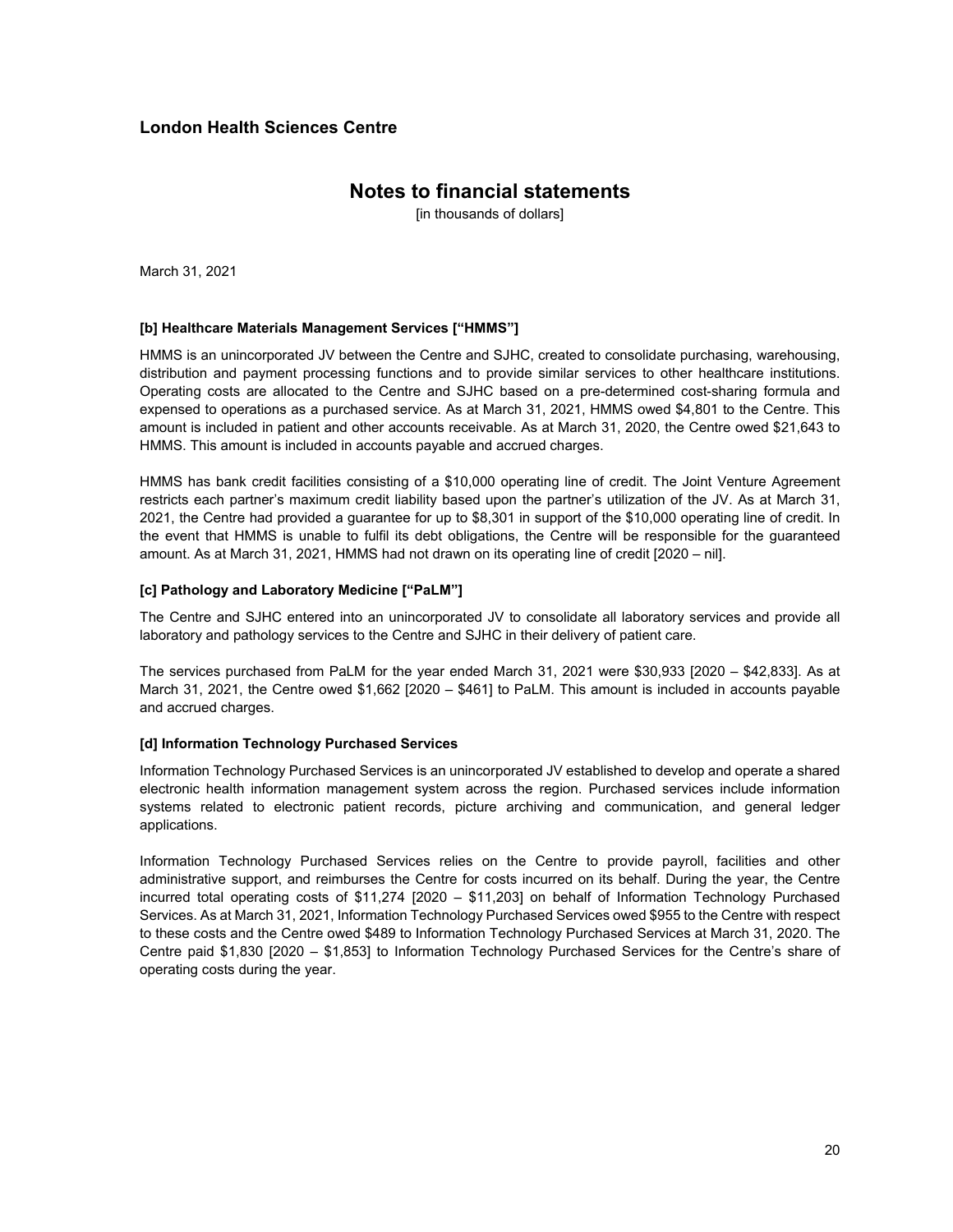# **Notes to financial statements**

[in thousands of dollars]

March 31, 2021

The Centre's share of the joint ventures' assets, liabilities, operations and cash flows are as follows:

|                                                                                                         | 2021           |                  |              |
|---------------------------------------------------------------------------------------------------------|----------------|------------------|--------------|
|                                                                                                         | PaLM           | <b>Other</b>     | <b>Total</b> |
|                                                                                                         | \$             | \$               | \$           |
| Centre's share of current year revenue                                                                  | 73,080         | 22,652           | 95,732       |
| Centre's share of current year expenses                                                                 | (74, 680)      | (22, 554)        | (97, 234)    |
| Centre's share of current year net loss                                                                 | (1,600)        | 98               | (1, 502)     |
| Centre's share of total assets                                                                          |                |                  | 49,068       |
| Centre's share of total liabilities                                                                     | 8,512<br>3,469 | 40,556<br>37,050 | 40,519       |
|                                                                                                         |                |                  |              |
| Centre's share of cash provided by operating activities                                                 | 208            | 1,428            | 1,636        |
| Centre's share of cash used in investing activities                                                     | (2,767)        | (454)            | (3,221)      |
| Centre's share of cash provided by financing activities                                                 | 1,909          | 893              | 2,802        |
| Centre's share of cash provided by (used in)<br>operating, investing and financing activities           | (650)          | 1,867            | 1,217        |
|                                                                                                         |                |                  |              |
|                                                                                                         | 2020           |                  |              |
|                                                                                                         | PaLM           | <b>Other</b>     | <b>Total</b> |
|                                                                                                         | \$             | \$               | \$           |
|                                                                                                         |                |                  |              |
| Centre's share of current year revenue                                                                  | 57,865         | 19.674           | 77,539       |
| Centre's share of current year expenses                                                                 | (59, 646)      | (19, 722)        | (79, 368)    |
| Centre's share of current year net loss                                                                 | (1,781)        | (48)             | (1,829)      |
|                                                                                                         |                |                  |              |
| Centre's share of total assets                                                                          | 6,579          | 39,304           | 45,883       |
| Centre's share of total liabilities                                                                     | 717            | 35,922           | 36,639       |
| Centre's share of cash provided by operating activities                                                 | 102            | 506              | 608          |
| Centre's share of cash used in investing activities                                                     | (788)          | (536)            | (1, 324)     |
| Centre's share of cash provided by financing activities<br>Centre's share of cash provided by (used in) | 226            | 71               | 297          |

Other includes Western ProResp Inc., HMMS and Information Technology Purchased Services.